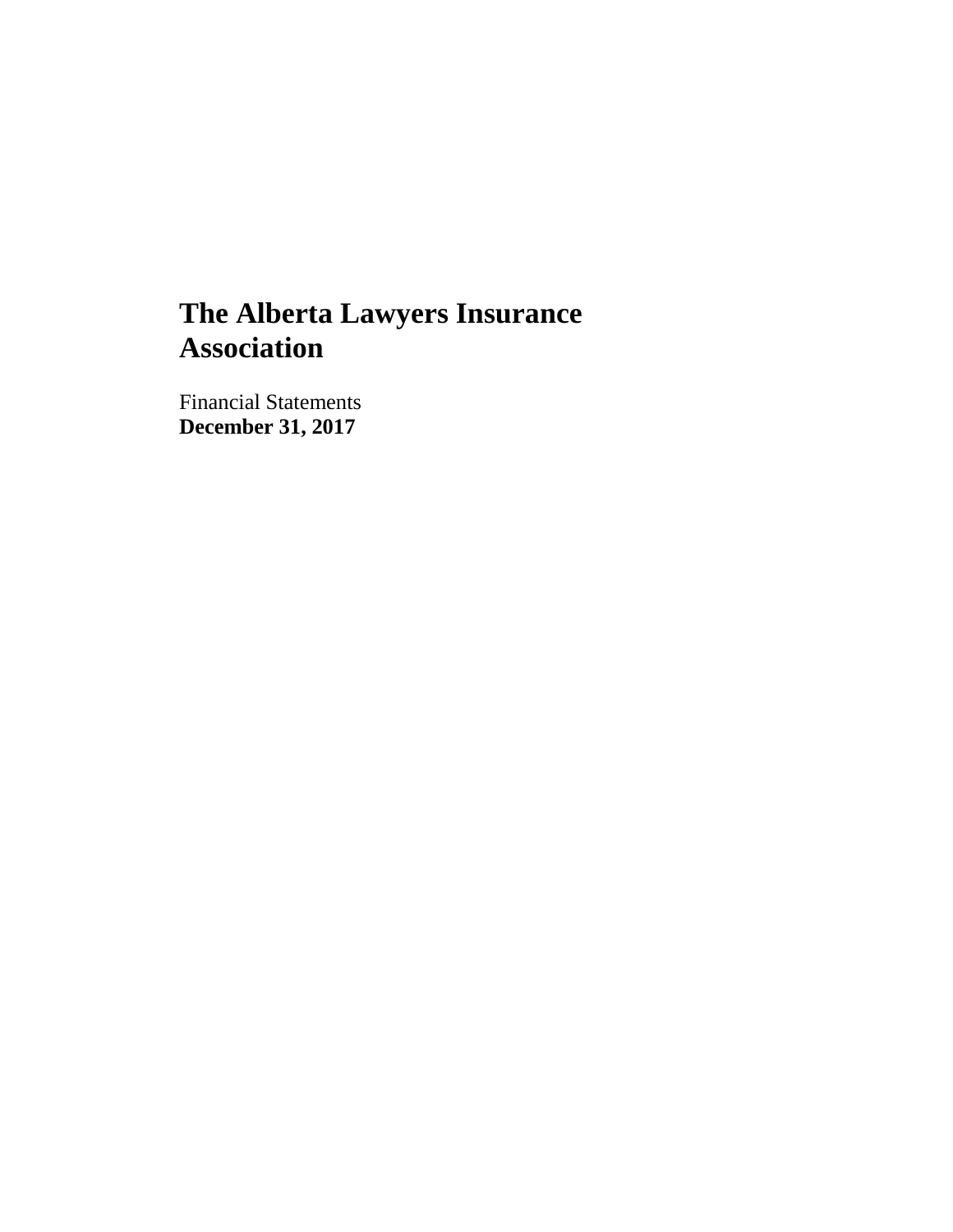

February 26, 2018

#### Independent Auditor's Report

#### To the Directors of the Alberta Lawyers Insurance Association

We have audited the accompanying financial statements of the Alberta Lawyers Insurance Association, which comprise the statement of financial position as at December 31, 2017 and the statements of revenues, expenses and unrestricted net assets and cash flows for the vear then ended, and the related notes, which comprise a summary of significant accounting policies and other explanatory information.

#### Management's responsibility for the financial statements

Management is responsible for the preparation and fair presentation of these financial statements in accordance with Canadian accounting standards for not-for-profit organizations, and for such internal control as management determines is necessary to enable the preparation of financial statements that are free from material misstatement, whether due to fraud or error.

#### Auditor's responsibility

Our responsibility is to express an opinion on these financial statements based on our audit. We conducted our audit in accordance with Canadian generally accepted auditing standards. Those standards require that we comply with ethical requirements and plan and perform the audit to obtain reasonable assurance about whether the financial statements are free from material misstatement.

An audit involves performing procedures to obtain audit evidence about the amounts and disclosures in the financial statements. The procedures selected depend on the auditor's judgment, including the assessment of the risks of material misstatement of the financial statements, whether due to fraud or error. In making those risk assessments, the auditor considers internal control relevant to the entity's preparation and fair presentation of the financial statements in order to design audit procedures that are appropriate in the circumstances, but not for the purpose of expressing an opinion on the effectiveness of the entity's internal control. An audit also includes evaluating the appropriateness of accounting policies used and the reasonableness of accounting estimates made by management, as well as evaluating the overall presentation of the financial statements.

We believe that the audit evidence we have obtained is sufficient and appropriate to provide a basis for our audit opinion.

### Opinion

In our opinion, the financial statements present fairly, in all material respects, the financial position of Alberta Lawyers Insurance Association as at December 31, 2017 and its financial performance and its cash flows for the year then ended in accordance with Canadian accounting standards for not-for-profit organizations.

PricewaterhouseCoopers LLP

Chartered Professional Accountants

PricewaterhouseCoopers LLP 111 5<sup>th</sup> Avenue SW, Suite 3100, Calgary, Alberta, Canada T2P 5L3  $T: +14035097500, F: +14037811825, \underline{www.pwc.com/ca}$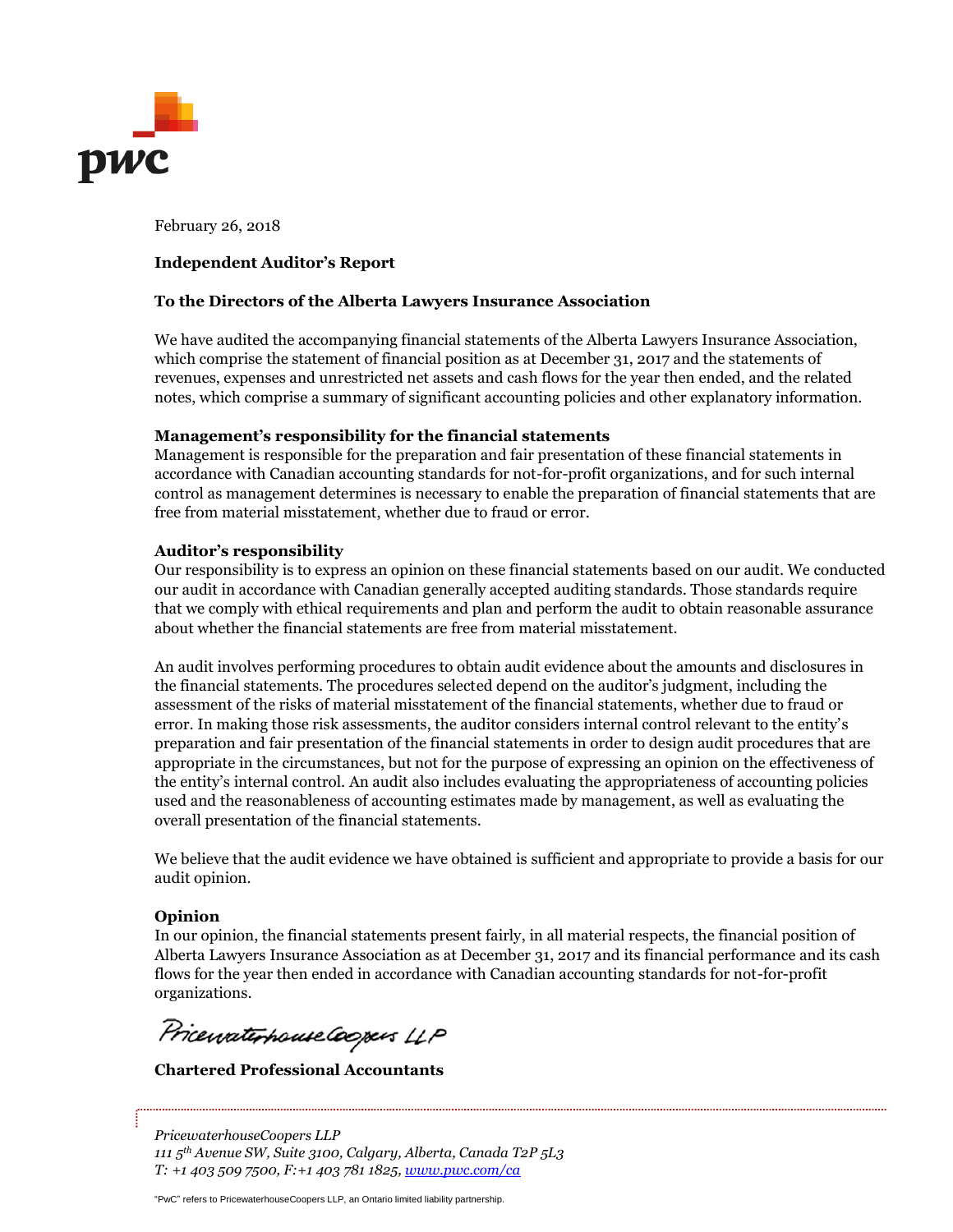Statement of financial position **As at December 31, 2017** 

|                                                                          | 2017                   | 2016<br>\$          |
|--------------------------------------------------------------------------|------------------------|---------------------|
| <b>Assets</b>                                                            |                        |                     |
| Cash and cash equivalents (note 2)                                       | 6,300,741              | 4,336,333           |
| Investments (note 3)                                                     | 127,786,299            | 121,445,131         |
| Accounts receivable (note 4)                                             | 5,097,112<br>3,263,400 | 5,546,705           |
| Prepaid expenses<br>Accrued interest receivable                          | 24,346                 | 2,638,165<br>24,136 |
| <b>Total Assets</b>                                                      | 142,471,898            | 133,990,470         |
| <b>Liabilities and Net Assets</b>                                        |                        |                     |
| Accounts payable and accrued liabilities                                 | 220,406                | 127,232             |
| Due to related parties (note 7)                                          | 15,483                 | 8,005               |
| Unearned premiums                                                        | 15,650,795             | 13,484,749          |
| Premium deficiency (note 13)                                             | 1,286,205              | 3,588,629           |
| Pension plan payable (note 11)                                           | 146,722                | 211,310             |
| Provision for claims and related costs - Professional liability (note 6) | 98,395,000             | 87,008,000          |
| Provision for claims and related costs – Trust safety (note 6)           | 2,454,000              | 2,302,000           |
| <b>Total liabilities</b>                                                 | 118,168,611            | 106,729,925         |
| <b>Net Assets</b>                                                        |                        |                     |
| Unrestricted                                                             | 24,303,267             | 27,260,525          |
| Share capital (note 5)                                                   | 20                     | 20                  |
| <b>Total Net Assets</b>                                                  | 24,303,287             | 27,260,545          |
| <b>Total Liabilities and Net Assets</b>                                  | 142,471,898            | 133,990,470         |

**Commitments** (note 16)

Approved by the Advisory Board

\_Original signed by Steve Raby, QC\_\_Director \_Original signed by Don Thompson, QC \_\_\_Director

The accompanying notes are an integral part of the financial statements.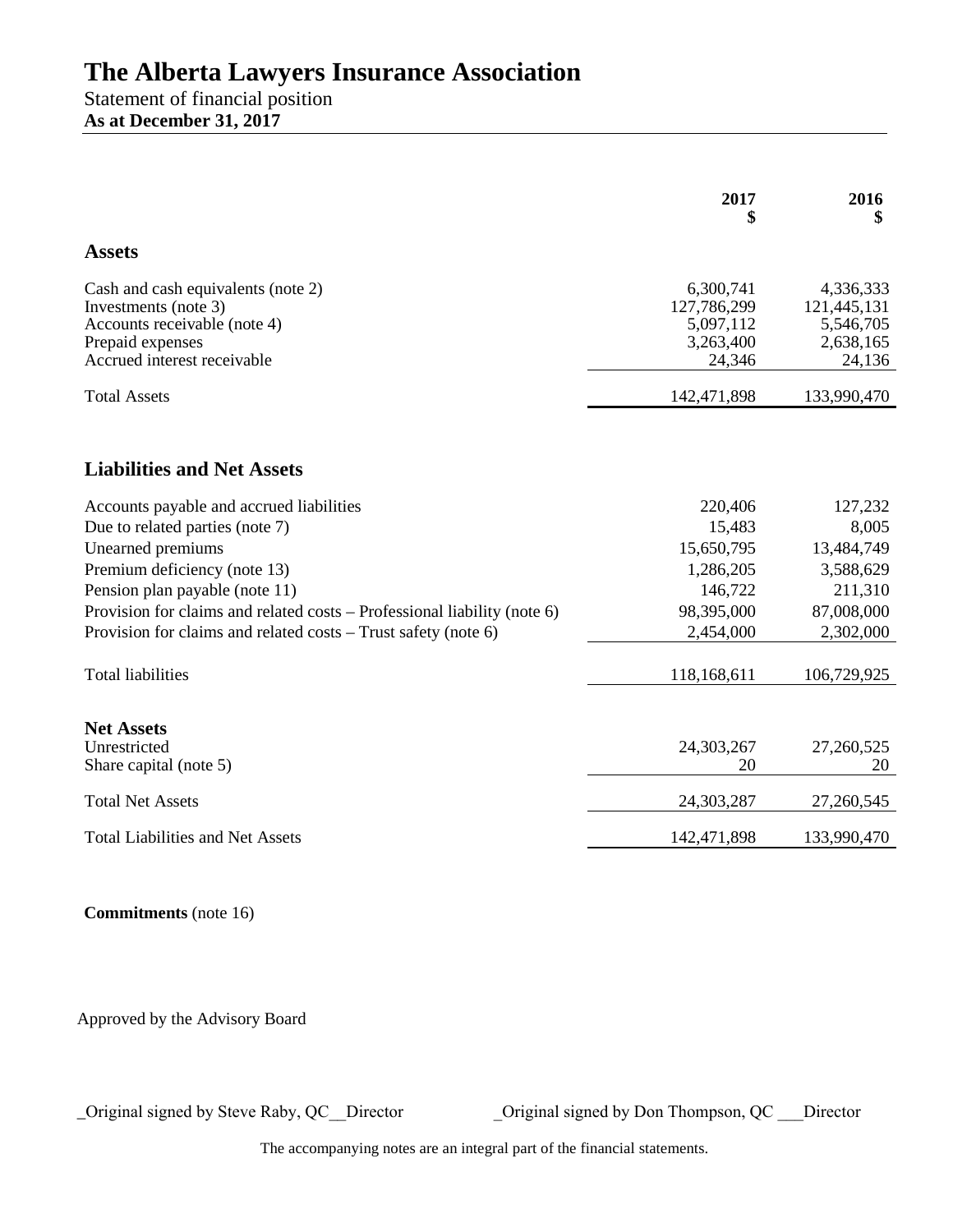Statement of Revenue, Expenses and Unrestricted Net Assets **For the year ended December 31, 2017**

|                                                                                | 2017          | 2016         |
|--------------------------------------------------------------------------------|---------------|--------------|
| <b>Revenue</b>                                                                 |               |              |
| Premium - Professional liability                                               | 25,861,105    | 24,852,861   |
| Premium - Trust safety                                                         | 3,359,647     | 3,085,380    |
| Premium ceded                                                                  | (1, 141, 387) | (1,241,388)  |
| Net premium                                                                    | 28,079,365    | 26,696,853   |
| Investment income                                                              | 7,754,054     | 6,207,510    |
| Unrealized gain (loss) on the fair market value of investments                 | 1,182,565     | (2,158,843)  |
| Voluntary excess insurance administration fee                                  | 131,341       | 134,704      |
| Management fee (note 7)                                                        | 308,000       | 200,000      |
|                                                                                | 37,455,325    | 31,080,224   |
| <b>Expenses</b>                                                                |               |              |
| Provision for claims and related costs – Professional liability (note 6)       | 25,426,822    | 27,216,548   |
| Provision for claims and related costs - Trust safety (note 6)                 | 118,561       | 172,128      |
| Premium deficiency (note 13)                                                   | (2,302,424)   | 2,585,659    |
| Premium paid to the Alberta Lawyers Insurance Exchange – Professional          |               |              |
| liability (note 7)                                                             | 4,200,000     | 3,550,000    |
| Premium paid to the Alberta Lawyers Insurance Exchange - Trust safety (note 7) | 560,000       | 550,000      |
| Premium paid to the Canadian Lawyers Insurance Association (note 16)           | 635,524       | 635,524      |
| Salaries and employee benefits                                                 | 2,706,728     | 2,756,141    |
| Management fee (note 7)                                                        | 3,040,000     | 2,674,000    |
| Provision for input tax credits                                                | 607,997       | 583,165      |
| Investment counsel fees                                                        | 303,024       | 276,432      |
| Bank and credit card fees                                                      | 398,245       | 324,953      |
| Professional fees                                                              | 272,859       | 134,809      |
| Risk management                                                                | 335,402       | 187,508      |
| Administration                                                                 | 39,282        | 45,411       |
| <b>Bad debts</b>                                                               | 70,563        | 4,526        |
|                                                                                | 36,412,583    | 41,696,804   |
| Excess (deficiency) of revenue over expenses for the year                      | 1,042,742     | (10,616,580) |
| Unrestricted net assets – beginning of year                                    | 27,260,545    | 37,877,125   |
| Less: Contribution to the Alberta Lawyers Insurance Exchange (note 7)          | 4,000,000     |              |
| Unrestricted net assets – end of year                                          | 24,303,287    | 27,260,545   |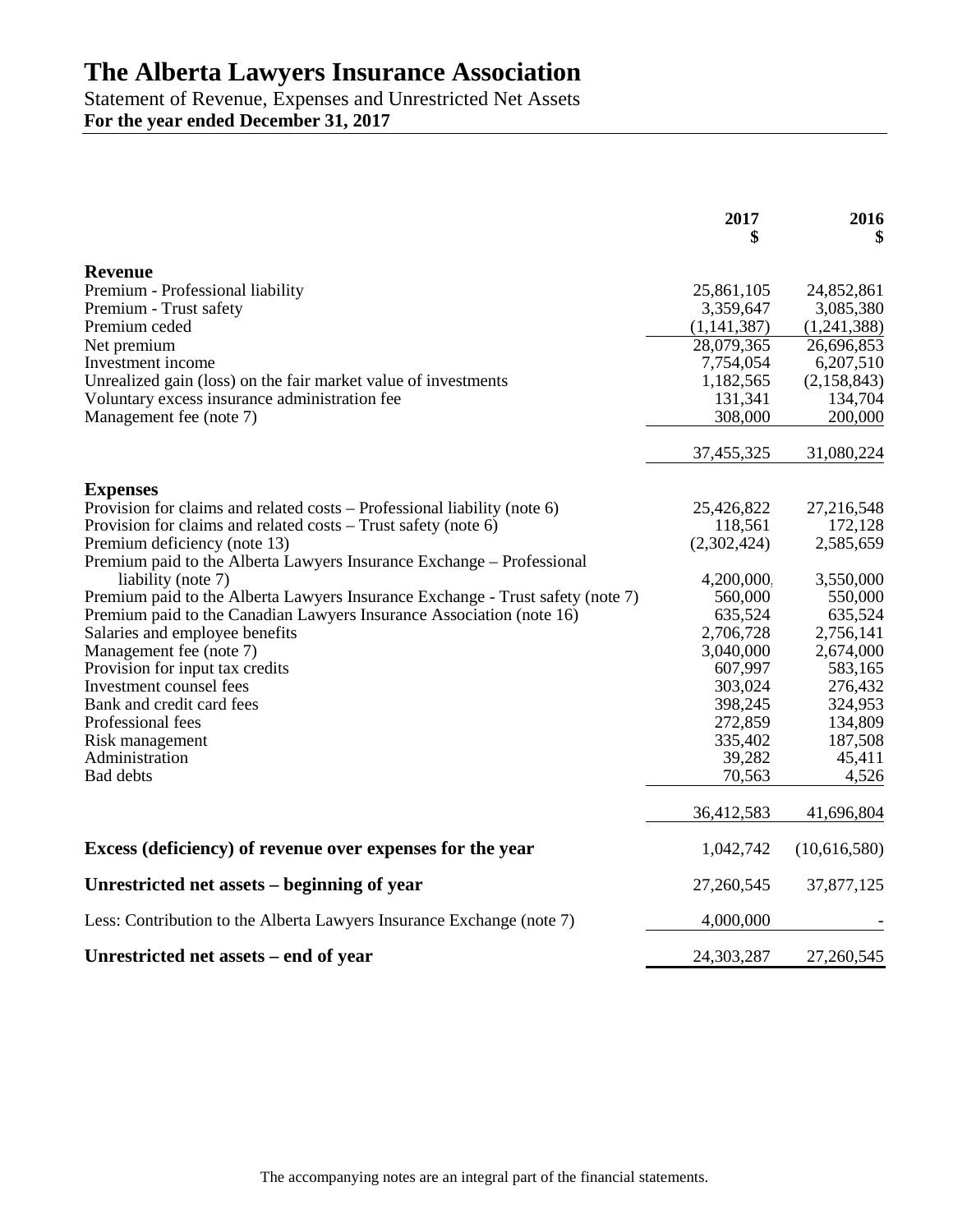Statement of Cash Flows **For the year ended December 31, 2017**

|                                                                                       | 2017                   | 2016<br>\$             |
|---------------------------------------------------------------------------------------|------------------------|------------------------|
| Cash provided by (used in)                                                            |                        |                        |
| <b>Operating activities</b>                                                           |                        |                        |
| (Deficiency) excess of revenue over expenses for the year<br>Items not affecting cash | (2,957,258)            | (10,616,580)           |
| Gain on sale of investments                                                           | (4,226,441)            | (2,548,715)            |
| Unrealized loss (gain) on fair market value of investments                            | (1,182,565)            | 2,158,843              |
| Provision for claims and related costs – Professional liability (note 6)              | 25,426,822             | 27,216,548             |
| Provision for claims and related costs – Trust safety (note 6)                        | 118,561                | 172,128                |
|                                                                                       | 17,179,119             | 16,382,224             |
| (Decrease) increase in pension plan payable (note 11)                                 | (64, 588)              | 31,538                 |
| Changes in non-cash working capital items                                             | (211,578)              | (1,048,648)            |
| Claims and related costs paid Professional liability - net of recoveries (note 6)     | (14,039,822)           | (13,602,548)           |
| Claims and related costs paid Trust safety– net of recoveries (note 6)                | 33,439                 | (340, 129)             |
|                                                                                       | 2,896,570              | 1,422,437              |
| <b>Investing activities</b>                                                           |                        |                        |
| Sale of investments                                                                   | 90,179,552             | 94,173,194             |
| Purchase of investments                                                               | (91, 111, 714)         | (94, 857, 088)         |
|                                                                                       | (932, 162)             | (683, 894)             |
| Increase in cash                                                                      | 1,964,408              | 738,543                |
| Cash – beginning of year                                                              | 4,336,333              | 3,597,790              |
| Cash – end of year                                                                    | 6,300,741              | 4,336,333              |
|                                                                                       |                        |                        |
| Cash and cash equivalents include:                                                    |                        |                        |
| Cash<br>Treasury bills                                                                | 3,067,487<br>3,233,254 | 3,190,664<br>1,145,559 |
|                                                                                       | 6,300,741              | 4,336,333              |
|                                                                                       |                        |                        |
| Interest received                                                                     | 2,041,269              | 1,969,893              |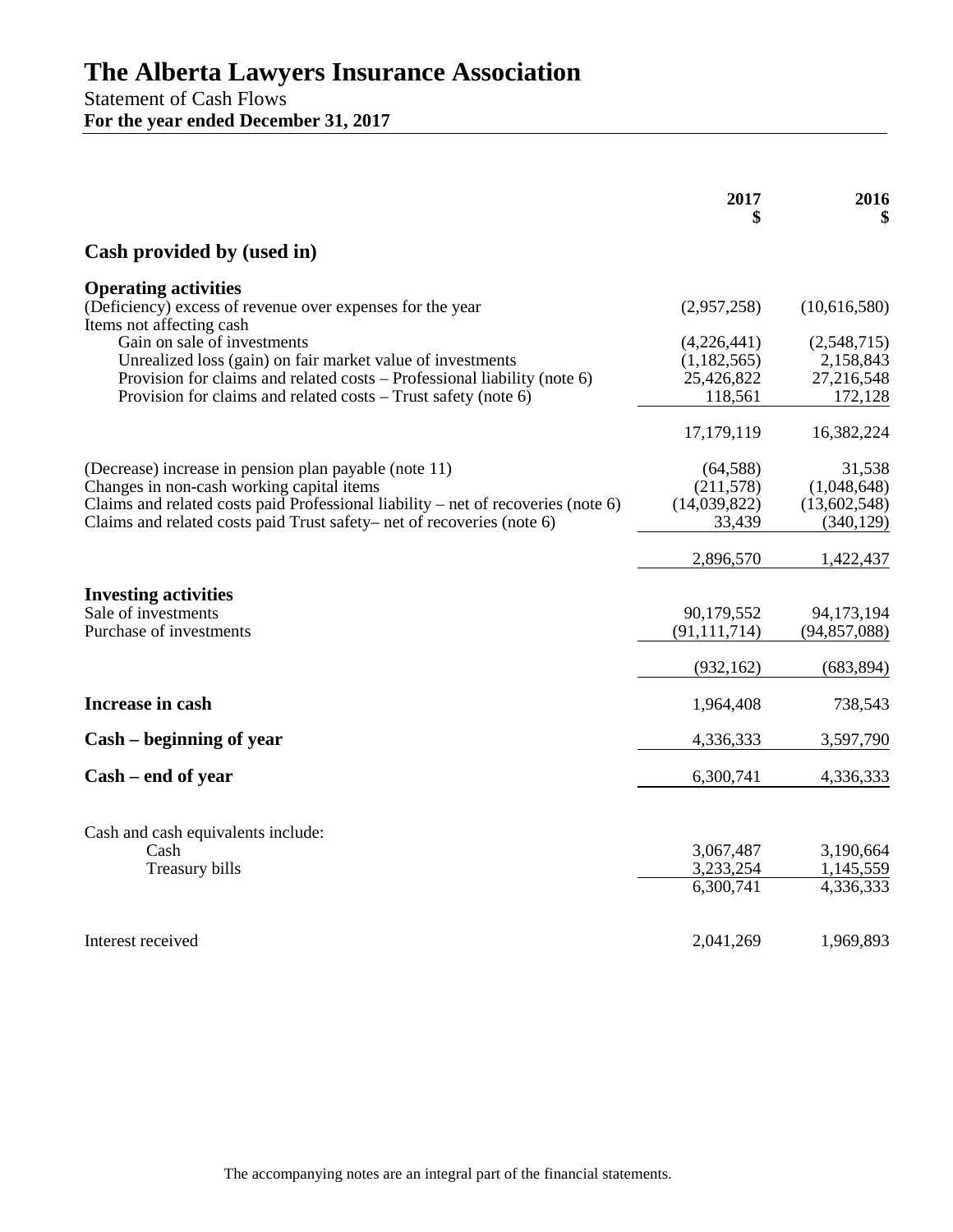#### **1 Nature of operations**

The Alberta Lawyers Insurance Association (the Association) is a wholly owned subsidiary of the Law Society of Alberta (the Law Society). Pursuant to section 99(1) of the *Legal Profession Act of Alberta*, the Association administers a program under which active members of the Law Society in private practice (insured lawyers) are required to purchase coverage under the Alberta Lawyers' Professional Liability and Trust Safety Insurance Group Policy (the Policy).

The Association is licensed in Alberta and is an entity domiciled in Canada and the address of its registered office is Suite 500, 919 11th Avenue, SW, Calgary, Alberta, T2R 1P3.

The financial statements were authorized for issue by the Board of the Association on February 26, 2018.

#### **Professional Liability Insurance**

Under the Professional Liability section (or Part A) of the Policy, insured lawyers have coverage for claims and potential claims arising from negligent acts, errors or omissions for \$1,000,000 per occurrence, with an annual aggregate limit of \$2,000,000 per insured lawyer.

Prior to July 1, 2014 the Association contracted with the Canadian Lawyers Insurance Association (CLIA) for group Professional Liability coverage subject to a group deductible of \$500,000 for each claim. The Association was subject to premiums and other assessments that arose from the agreement with CLIA. The Association withdrew from CLIA effective June 30, 2014. In its place, the Alberta Lawyers Insurance Exchange (the Exchange) was created effective July 1, 2014. The Exchange is a reciprocal insurance exchange through which the Law Society, the Association and insured lawyers entered into agreements of mutual indemnification. The Exchange provides the Association with group coverage subject to a deductible of \$500,000 for each claim.

For the 2017 and 2016 policy years (beginning July 1 to June 30), the Association and Exchange have obtained stop-loss reinsurance in the amount of \$10,000,000 to cover annual aggregate payments over \$26,000,000 to a maximum of \$36,000,000. This \$10,000,000 coverage layer is co-insured with the reinsurer paying 80% of losses and the Association paying 20%.

#### **Trust Safety Insurance**

Effective July 1, 2014, the Trust Safety Insurance section (or Part B) of the Policy provides defined insurance coverage for misappropriation of money or other property entrusted to and received by insured lawyers in their capacity as barristers and solicitors and in relation to the provision of professional services. For the 2016 and 2017 policy years, there is a \$5,000,000 per misappropriation limit and a \$25,000,000 profession-wide annual aggregate limit. This coverage is subject to a \$3,000,000 group deductible with the Association paying the first \$500,000 of a misappropriation claim and the Exchange paying the next \$2,500,000.

For the 2017 and 2016 policy years, the Association and the Exchange have purchased excess insurance in the amount of \$22,000,000 to cover aggregate payments over \$3,000,000.

Claims for trust misappropriation arising before July 1, 2014 were covered under the provisions of the Law Society's Assurance Fund.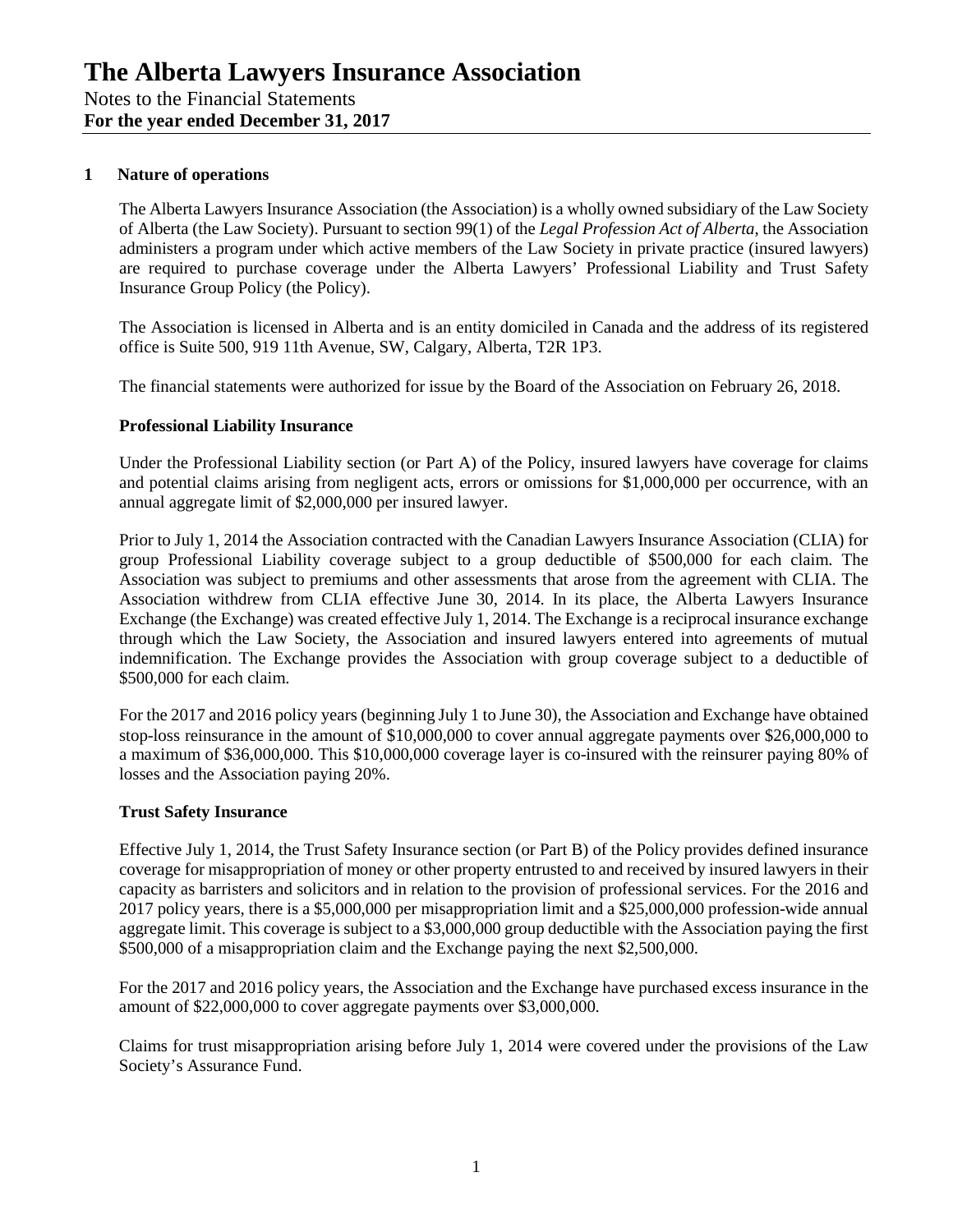## **2 Summary of significant accounting policies**

The principal accounting policies applied in the presentation of these financial statements are set out below. These policies have been consistently applied to the periods presented.

## **a) Basis of preparation**

These financial statements are prepared in accordance with Canadian Accounting Standards for not for profit organizations (ASNPO) as issued by the Canadian Accounting Standards Board.

The statement of financial position is presented on a non-classified basis. Assets expected to be realized and liabilities expected to be settled within the Association's normal operating cycle of one year would typically be considered as current, including the following balances: cash and cash equivalents, treasury bills included in investments, prepaid expenses, accrued interest receivable, accounts receivable, due to related parties, accounts payable and accrued liabilities, and unearned premiums.

The following balances are generally comprised of current and non-current amounts: bonds and equity investments included in investments, and the provision for claims and related costs. The current and noncurrent portions of such balances are disclosed, where applicable, throughout the notes to the financial statements.

## **b) Use of estimates and judgment**

The preparation of the financial statements in conformity with ASNPO requires management to make estimates and assumptions that affect the reported amount of assets and liabilities as at the date of the financial statements and the reported amounts of revenue and expenses during the reporting periods. Actual results could differ from these estimates.

Information about judgments, estimates and assumptions that have the most significant effect on the amounts reflected in the financial statements is included in note 6 – Provision for claims and related costs.

### **c) Functional and presentation currency**

The financial statements are presented in Canadian dollars, which is also the Association's functional currency.

## **d) Financial instruments**

The Association initially measures financial assets and financial liabilities at cost. It subsequently measures its investments at fair value. The financial assets subsequently measured at amortized cost include cash and cash equivalents, accounts receivable and accrued interest receivable. The financial liabilities subsequently recorded at amortized cost include accounts payable and accrued liabilities.

The Association's investments consist of equity securities, corporate bonds, municipal government bonds, provincial government bonds and federal government bonds. The investment in equity securities which are traded on active markets are recorded at fair value. The Association has elected to record the investments in corporate bonds, municipal government bonds, provincial government bonds and federal government bonds at fair value. Changes in fair value of the investments are recorded on the statement of revenue, expenses and unrestricted net assets.

Financial assets are tested for impairment at the end of each reporting period and when there are indications that the assets may be impaired.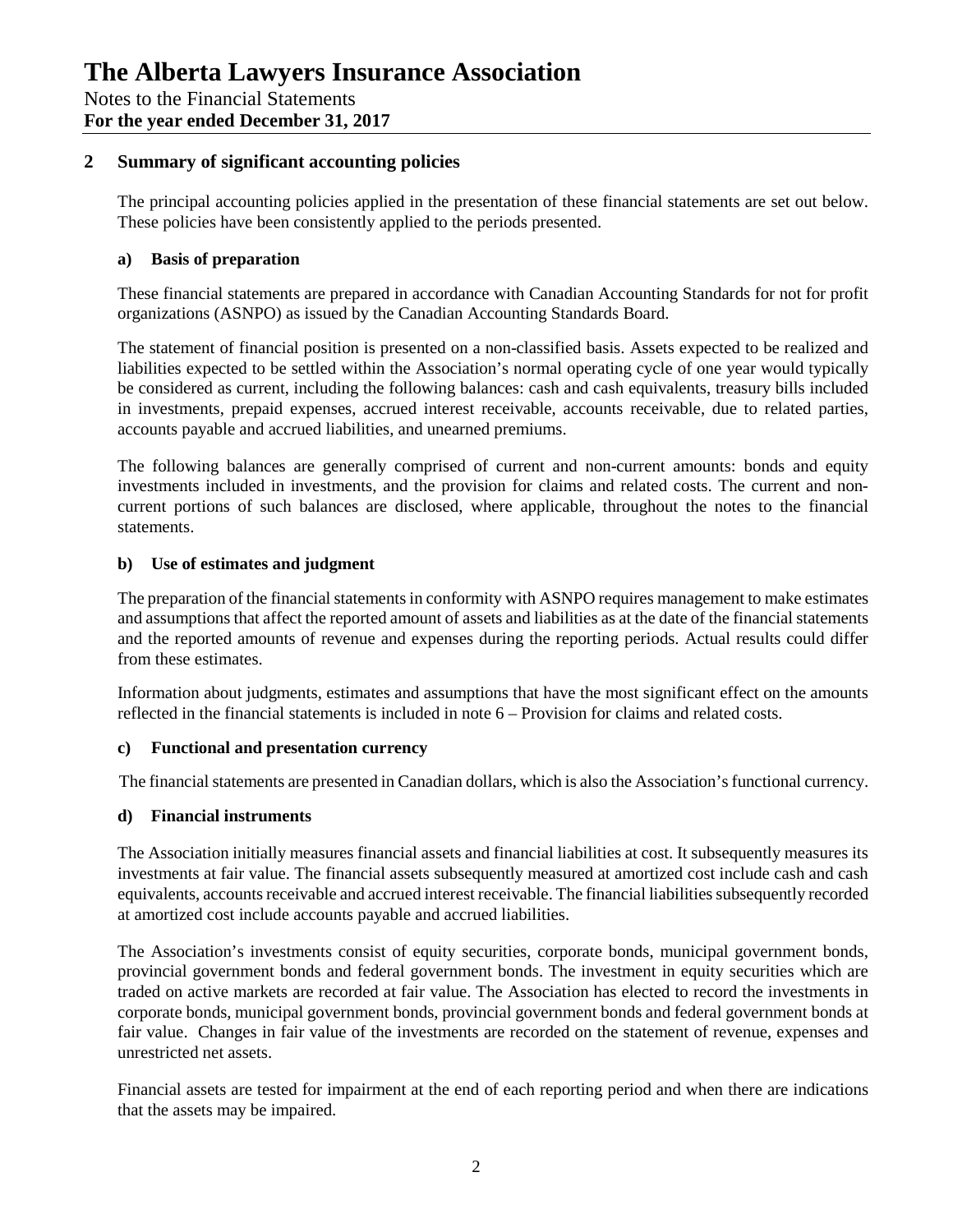### **e) Revenue recognition**

The Association follows the deferral method for revenue recognition. Amounts received or receivable from insured lawyers that pertain to the period subsequent to fiscal year end are recorded as unearned premiums and recorded as revenue in the next fiscal year.

#### **f) Premium income**

Premiums are determined annually prior to July  $1<sup>st</sup>$ , the commencement of the policy year, and amounts are due from insured lawyers prior to that date. Premium revenue is recorded evenly throughout the policy year as the services are rendered.

#### **g) Investment income**

Investment income comprises interest, dividends, fund distributions, and gains and losses realized on the disposal of investments. Interest and dividends earned on investments are included as revenue on an accrual basis. The change in fair value of investments is recorded in the statement of revenue, expenses and unrestricted net assets as an unrealized gain (loss) on the fair market value of investments.

#### **h) Provision for claims and related costs**

The provision for claims and related costs is based upon the change from year to year in the reserve for claims and related costs. The reserve amount is the actuarially determined discounted cost of possible claims and related costs as at the end of the fiscal year.

The Association has engaged a third party actuary to provide an annual valuation of the reserve for claims and related costs in accordance with the standards of practice adopted by the Canadian Institute of Actuaries. For the purpose of the actuarial valuation, the actuary uses information contained in the Association's financial records.

### **i) Premium ceded**

The Association enters into reinsurance treaties for contracts with coverage in excess of certain maximum amounts. Estimates of any amounts recoverable from reinsurers on unpaid claims will be recorded separately from other estimated amounts payable. Amounts recoverable from reinsurers are estimated in a manner consistent with the liabilities associated with the reinsurance policy.

Ceded reinsurance arrangements do not relieve the Association from its obligations to policyholders.

Reinsurance assets and liabilities are derecognized when the contractual rights are extinguished or expire, or when the contract is transferred to another party.

As of December 31, 2017, no reinsurance assets have been recorded.

### **j) Recoveries**

Recoveries for claims and related costs from insurers and other third parties are recorded when they can be reasonably estimated and collectability is reasonably assured. Otherwise, the recovery is recorded when received.

### **k) Cash and cash equivalents**

Cash includes cash on deposit with banks and other highly liquid short-term investments comprised of treasury bills with an original term to maturity of three months or less.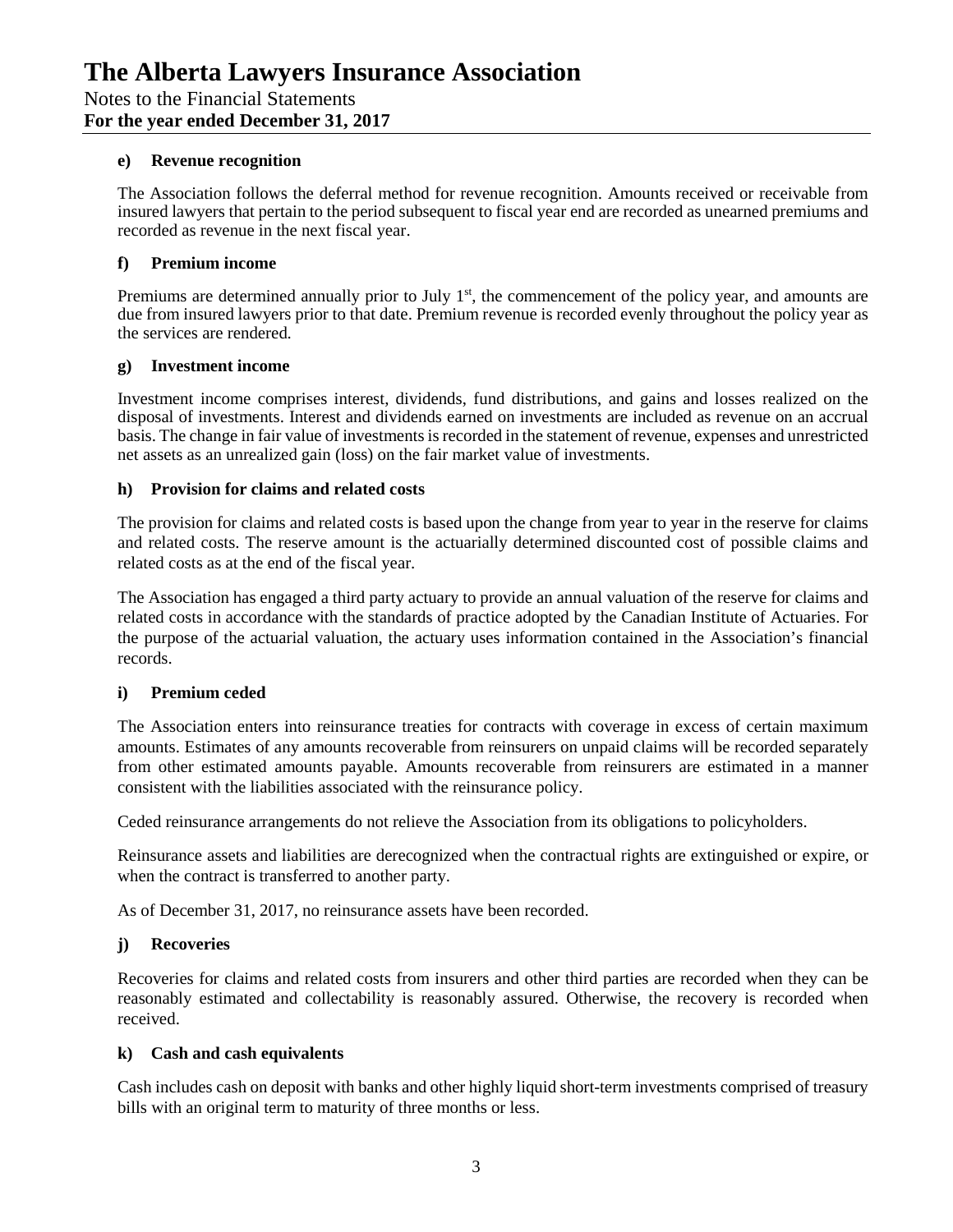#### **l) Donated services**

A portion of the Association's work is dependent on the services of volunteers, in particular the significant contribution of the Benchers of the Law Society, the Advisory Board of the Exchange and committees of the Benchers and the Advisory Board. These services are not normally purchased by the Association and, due to the difficulty in determining their fair value, donated services are not recognized in these financial statements.

#### **m) Unearned premiums**

Insurance premiums for each fiscal year are billed in advance and recognized as revenue on a monthly basis during the fiscal year. Unearned premiums represent the portion of premiums remaining to be earned at the reporting date.

#### **n) Income taxes**

The Association meets the qualifications of a non-profit organization as defined in the *Income Tax Act* and, as such, is exempt from income taxes.

### **o) Comparative figures**

Certain prior year figures have been reclassified to conform to current year's presentation.

#### **3 Investments**

The Association's investments are governed by a Statement of Investment Policies and Goals as approved by the Benchers of the Law Society and managed under contract with an investment manager. The Association's investments are carried at fair market value and the statement of revenue, expenses and unrestricted net assets reports both realized and unrealized gains and losses on investments. The Association's investments, which are denominated in Canadian dollars, consist of T-bills, pooled bond funds, and individual and pooled equity investments.

Investments are as follows:

|                                                        | 2017<br>\$   | 2016<br>\$  |
|--------------------------------------------------------|--------------|-------------|
| T-Bills                                                | 14,711,296   | 15,995,101  |
| <b>Bonds</b>                                           | 65,857,288   | 60,426,111  |
| Equities                                               | 47, 217, 715 | 45,023,919  |
|                                                        | 127,786,299  | 121,445,131 |
| <b>Accounts Receivable</b><br>$\overline{\mathbf{4}}$  |              |             |
| Accounts receivable consists of the following amounts: |              |             |
|                                                        | 2017<br>\$   | 2016<br>\$  |
| Premiums due from insured lawyers                      | 2,207,448    | 1,799,830   |
| Reinsurance recoverables due from CLIA                 | 2,880,091    | 3,734,801   |
| Expenses due from ALIEX                                | 9,573        | 12,074      |
|                                                        | 5,097,112    | 5,546,705   |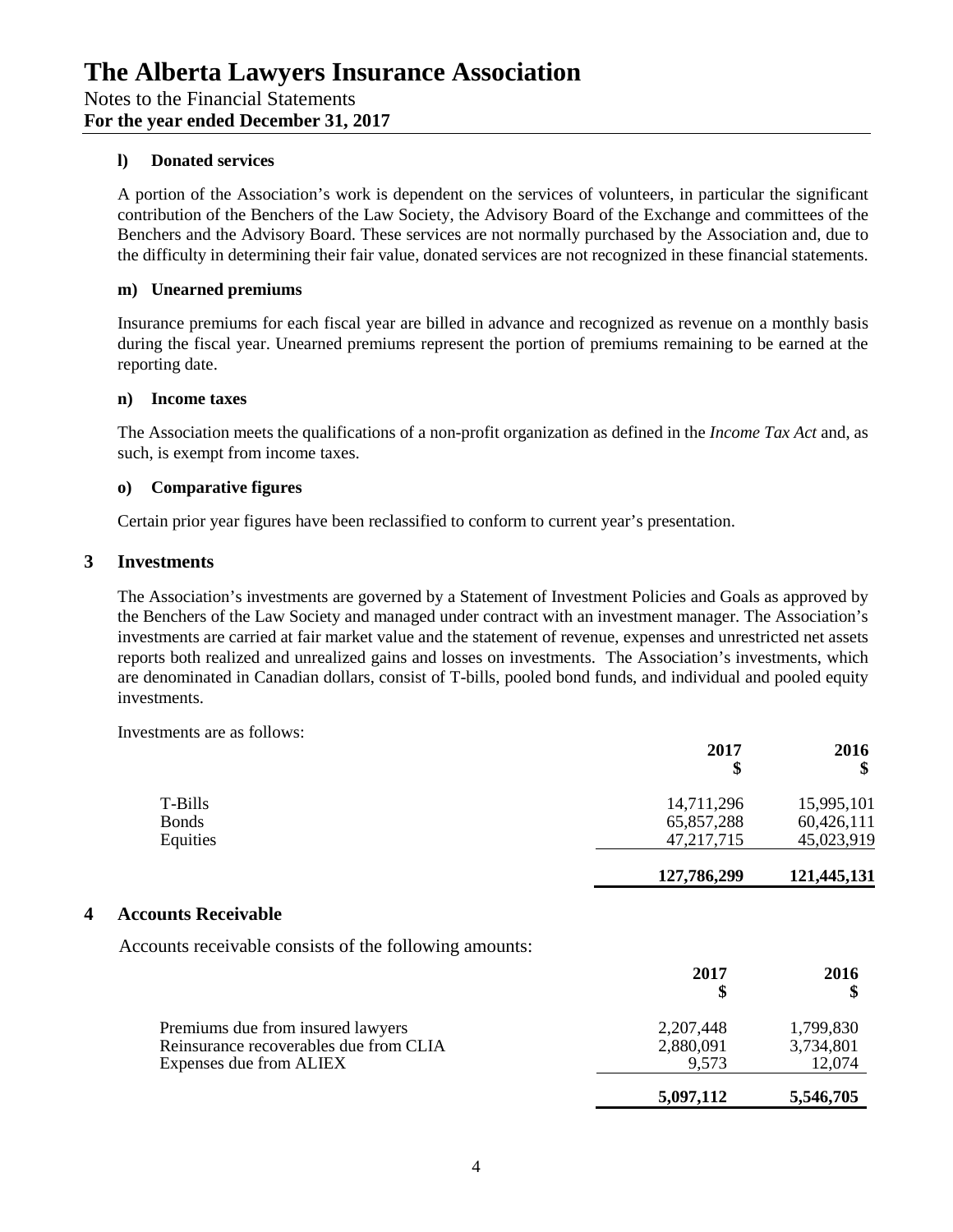## **5 Share capital**

On January 30, 2006, the Association was converted from a company limited by guarantee to a company limited by shares. As a result of this conversion, share capital of \$20 was issued representing four common shares; three shares issued to the Law Society and one common share issued to the person from time to time holding the office of Executive Director of the Law Society, as bare trustee for the Law Society.

## **6 Provision for claims and related costs**

The change in the Professional liability provision for claims and related costs is summarized as follows:

|                                                                      | 2017<br>S      | 2016<br>\$   |
|----------------------------------------------------------------------|----------------|--------------|
| Provision for claims and related costs, Professional liability -     |                |              |
| beginning of year                                                    | 87,008,000     | 73,394,000   |
|                                                                      |                |              |
| Claims paid and accrued                                              | (13, 412, 666) | (14,026,456) |
| Related costs paid and accrued                                       | (6,987,397)    | (6,813,403)  |
| Recoveries                                                           | 6,360,241      | 7,237,311    |
|                                                                      | (14,039,822)   | (13,602,548) |
|                                                                      |                |              |
| Increase due to claims experience                                    | 25,426,822     | 27,216,548   |
| Provision for claims and related costs, Professional liability - end |                |              |
| of year                                                              | 98,395,000     | 87,008,000   |
|                                                                      |                |              |
| Case reserves                                                        | 65,998,000     | 62,744,000   |
| Provision for adverse deviation                                      | 11,837,000     | 11,585,000   |
| Provision for incurred but unreported claims                         | 20,560,000     | 12,679,000   |
|                                                                      |                |              |
| Provision for claims and related costs, Professional liability       | 98,395,000     | 87,008,000   |

The change in the Trust safety provision for claims and related costs is summarized as follows:

|                                                                             | 2017<br>\$ | 2016       |
|-----------------------------------------------------------------------------|------------|------------|
| Provision for claims and related costs, Trust safety – beginning<br>of year | 2,302,000  | 2,470,000  |
| Claims paid and accrued                                                     | 53,141     | (298, 471) |
| Related costs paid and accrued                                              | (19,702)   | (41, 657)  |
|                                                                             | 33,439     | (340, 128) |
| Increase due to claims experience                                           | 118,561    | 172,128    |
| Provision for claims and related costs, Trust safety – end of year          | 2,454,000  | 2,302,000  |
| Case reserves                                                               | 887,000    | 1,129,000  |
| Provision for adverse deviation                                             | 249,000    | 289,000    |
| Provision for incurred but unreported claims                                | 1,318,000  | 884,000    |
| Provision for claims and related costs, Trust safety                        | 2,454,000  | 2,302,000  |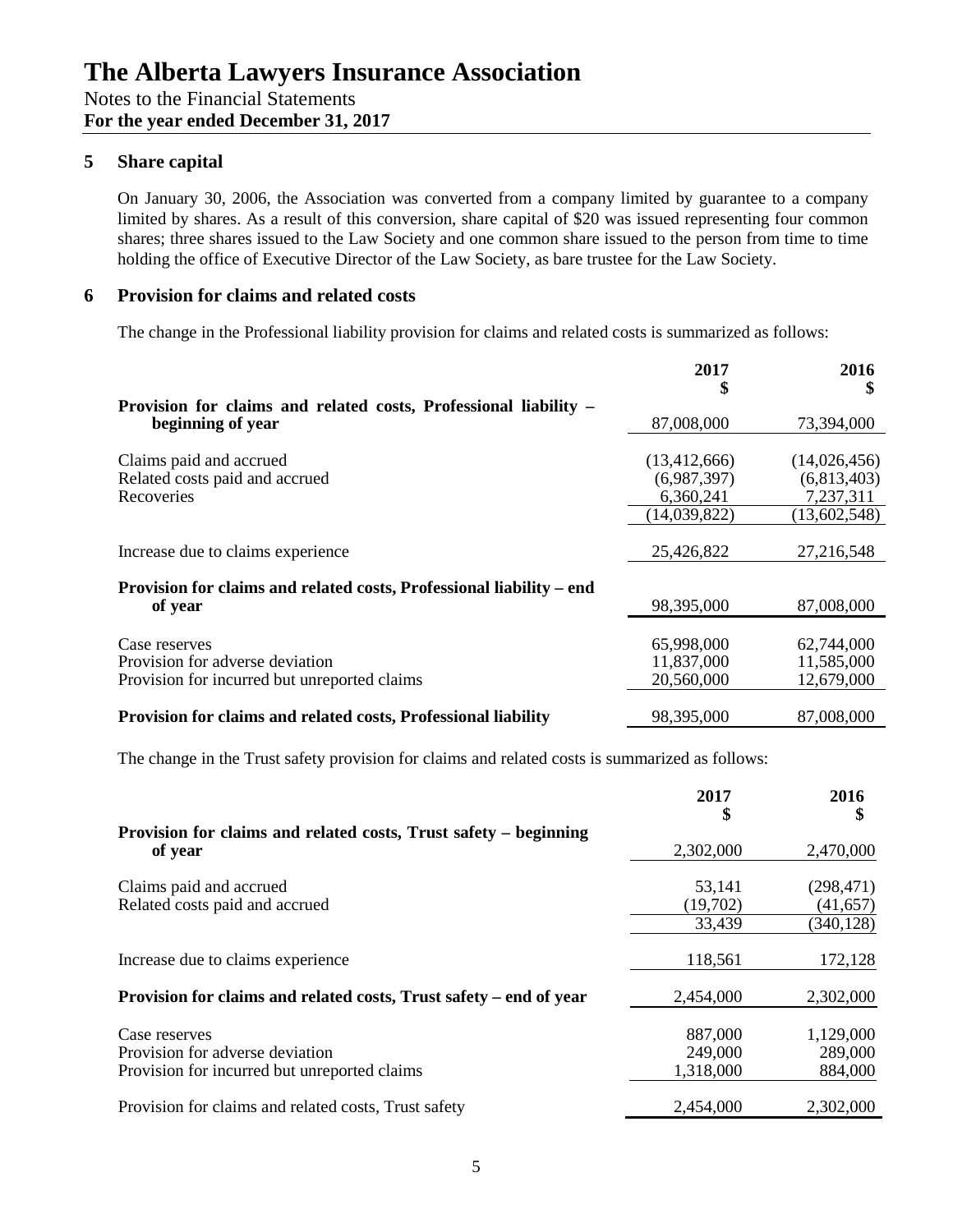Included in the Provision for claims and related costs on the statement of revenue, expenses and unrestricted net assets is the increase due to claims experience of \$25,426,822 for Professional liability (2016 - \$27,216,548) and \$118,561 for Trust safety (2016 - \$172,128).

The discount rate applied by the actuary at December 31, 2017 is  $1.85\%$  (2016 – 2.505%) which is based on the expected market yield of the Association's investment portfolio. The Professional liability undiscounted provision balance at December 31, 2017 is \$91,434,000 (2016 – \$85,525,000) and the Trust safety undiscounted provision balance at December 31, 2017 is \$2,322,000 (2016 - \$2,152,000).

### **Actuarial analysis**

The process of determining actuarial liabilities necessarily involves the risk that actual results may vary from assumed results. The risk varies in proportion to the length of period covered by each assumption and the potential volatility of the actual results.

The provision for incurred but not reported claims has been estimated for the period using actuarial methods and is based on expected claims development patterns and expected losses.

#### **Claims development tables**

A review of the historical development of the Association's insurance estimates provides a measure of the Association's ability to estimate the ultimate value of claims. The top half of the following tables illustrates how the Association's estimate of total undiscounted claim costs for each year has changed at successive yearends. The bottom half of the tables reconcile the cumulative claims to the amount appearing in the statement of financial position.

Historical Estimate of Ultimates – Part A Net of Reinsurance ('000\$)

| Fund Year                                       | 2008     | 2009      | 2010     | 2011      | 2012      | 2013      | 2014    | 2015    | 2016    | 2017    | 2018  | Total      |
|-------------------------------------------------|----------|-----------|----------|-----------|-----------|-----------|---------|---------|---------|---------|-------|------------|
|                                                 |          |           |          |           |           |           |         |         |         |         |       |            |
| After 6 months                                  | ٠        | 7,864     | 8,110    | 8,044     | 7,807     | 6,153     | 7,596   | 7,460   | 7,747   | 9,553   | 9,238 |            |
| One year later                                  | 15,322   | 18,384    | 19,083   | 14,325    | 15,582    | 12,855    | 17,392  | 16,102  | 18,984  | 23,188  |       |            |
| Two year later                                  | 14,665   | 19,730    | 19,427   | 15,047    | 16,715    | 12,754    | 18,002  | 17,169  | 21,665  |         |       |            |
| Three year later                                | 15,019   | 20,295    | 20,764   | 15,733    | 19,731    | 12,930    | 20,833  | 15,506  |         |         |       |            |
| Four year later                                 | 15,386   | 20,189    | 20,814   | 15,784    | 20,300    | 15,917    | 19,995  |         |         |         |       |            |
| Five year later                                 | 17,572   | 20,182    | 20,768   | 16,327    | 19,538    | 16,178    |         |         |         |         |       |            |
| Six year later                                  | 17,875   | 20,185    | 20,779   | 16,143    | 19,717    |           |         |         |         |         |       |            |
| Seven year later                                | 17,452   | 20,173    | 20,846   | 16,110    |           |           |         |         |         |         |       |            |
| Eight year later                                | 16,977   | 20,214    | 20,577   |           |           |           |         |         |         |         |       |            |
| Nine year later                                 | 16,781   | 20,073    |          |           |           |           |         |         |         |         |       |            |
| Ten year later                                  | 17,358   |           |          |           |           |           |         |         |         |         |       |            |
| Current Estimate of Cumulative Claims           | 17,358   | 20,073    | 20,577   | 16,110    | 19,717    | 16,178    | 19,995  | 15,506  | 21,665  | 23,188  | 9,238 | 199,606    |
| Cumulative payments to date                     | (16,245) | (20, 123) | (20,710) | (12, 661) | (14, 465) | (10, 942) | (9,894) | (5,108) | (4,705) | (2,294) | (273) | (117, 419) |
| Net Liability                                   | 1,113    | (50)      | (133)    | 3,449     | 5,252     | 5,236     | 10,102  | 10,398  | 16,961  | 20,894  | 8,965 | 82,187     |
| Net Liability in Respect of Prior Years         |          |           |          |           |           |           |         |         |         |         |       | 1,667      |
| Net Liability - Internal Claims Admin. Expenses |          |           |          |           |           |           |         |         |         |         |       | 7,580      |
| Net Liability - Effect of Discounting and PfAD  |          |           |          |           |           |           |         |         |         |         |       | 6,961      |
| Liability recoverable from reinsurers           |          |           |          |           |           |           |         |         |         |         |       |            |
| <b>Total Net Liability</b>                      |          |           |          |           |           |           |         |         |         |         |       | 98,395     |
|                                                 |          |           |          |           |           |           |         |         |         |         |       |            |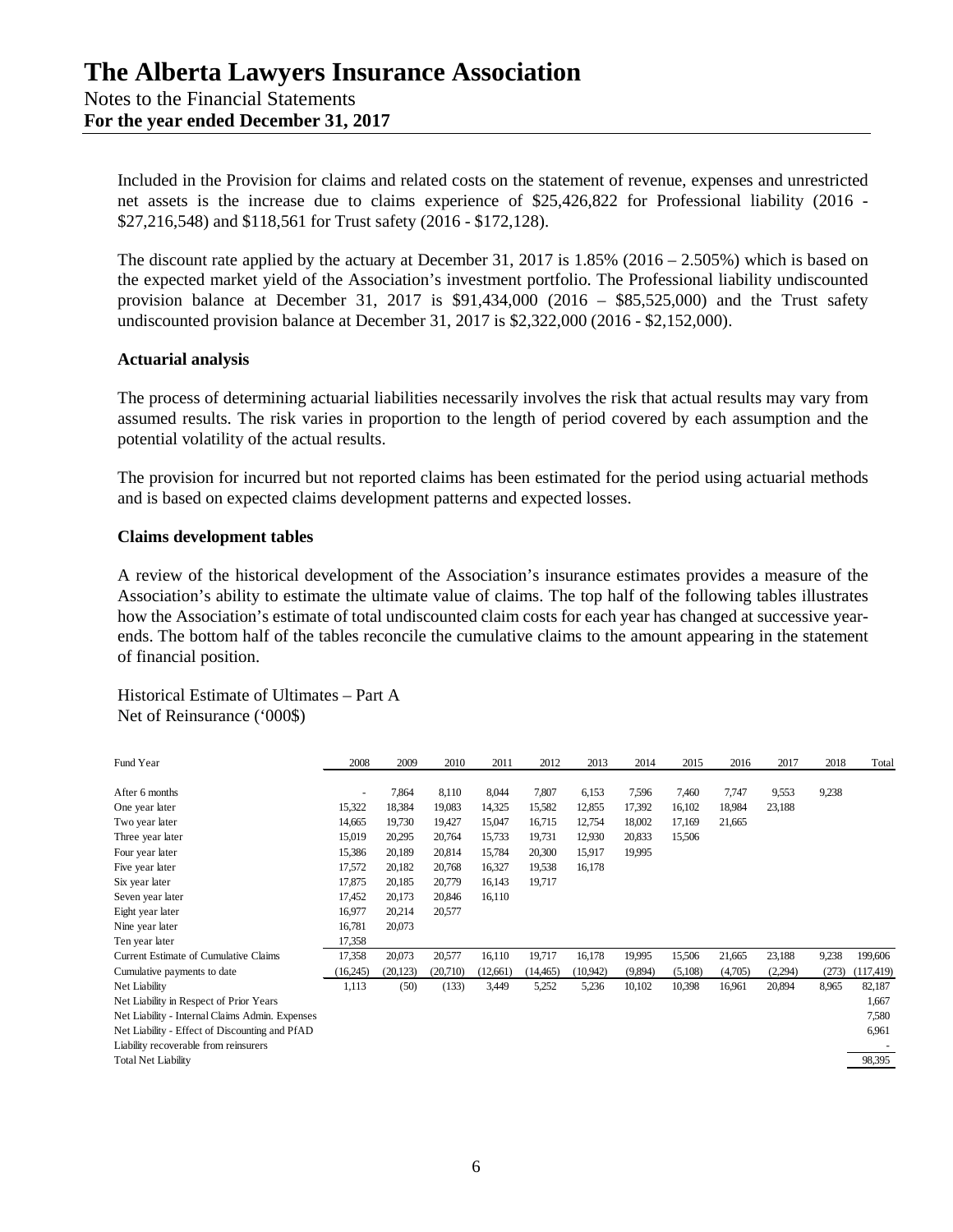## Notes to the Financial Statements **For the year ended December 31, 2017**

## Historical Estimate of Ultimates – Part B Net of Reinsurance ('000\$)

| Reported/Calendar Year                          | 2014 | 2015  | 2016 | 2017 | Total |
|-------------------------------------------------|------|-------|------|------|-------|
|                                                 |      |       |      |      |       |
| End of year                                     | -    | 1.591 | 373  | 489  |       |
| One year later                                  |      | 1,423 | 319  |      |       |
| Two year later                                  |      | 982   |      |      |       |
| Three year later                                |      |       |      |      |       |
| Current Estimate of Cumulative Claims           |      | 982   | 319  | 489  | 1,790 |
| Cumulative payments to date                     |      | (299) | (6)  | (5)  | (310) |
| Net Liability                                   |      | 683   | 313  | 484  | 1,480 |
| Net Liability in Respect of Prior Years         |      |       |      |      |       |
| Net Liability - Internal Claims Admin. Expenses |      |       |      |      | 842   |
| Net Liability - Effect of Discounting and PfAD  |      |       |      |      | 132   |
| Liability recoverable from reinsurers           |      |       |      |      |       |
| <b>Total Net Liability</b>                      |      |       |      |      | 2.454 |

## **Sensitivity analysis**

The sensitivity analysis below is based on a change in assumption while holding all other conditions constant. In practice, this is unlikely to occur, and changes in some of the assumptions may not be correlated. The table below provides the impact on net income of the most significant assumption changes.

| <b>Assumption</b>                                       | <b>Income and</b><br>equity impact<br><b>December 31, 2017</b> | <b>Income and</b><br>equity impact<br><b>December 31, 2016</b> |
|---------------------------------------------------------|----------------------------------------------------------------|----------------------------------------------------------------|
|                                                         | S                                                              | S                                                              |
| 10% increase in incurred but not reported claims        | (3,345,000)                                                    | (1,807,000)                                                    |
| 10% decrease in incurred but not reported claims        | 3,345,000                                                      | 1,807,000                                                      |
| 1% increase in discount rate impact on claims provision | 2,789,000                                                      | 2,650,000                                                      |
| 1% decrease in discount rate impact on claims provision | (2,954,000)                                                    | (2,824,000)                                                    |
| 1% increase in interest rate impact on bond values      | (4,756,000)                                                    | (4,441,000)                                                    |
| 1% decrease in interest rate impact on bond values      | 4,756,000                                                      | 4,441,000                                                      |

## **7 Related party transactions**

As described in note 4 the Association is a wholly owned subsidiary of the Law Society. During the year, the Association paid the Law Society \$3,040,000 (December 2016 – \$2,674,000) for management fees and \$300,475 (2016 - \$187,700) for risk management fees. The balance payable to the Law Society at December 31 of \$15,483 is non-interest bearing and due on demand (2016 - \$8,005).

Prior to the July 1, 2014 commencement of the operations of the Exchange, the Association provided \$5,000,000 in contributed capital to the Exchange. The Association contributed an additional \$4,000,000 in 2017. During the year, the Association also paid the Exchange \$5,420,000 (2016 - \$4,100,000) for insurance premiums of which \$2,710,000 (2016 - \$2,050,000) was expensed during the year with the balance of \$2,710,000 recorded as prepaid expense. The Exchange paid the Association \$308,000 (2016 - \$200,000) for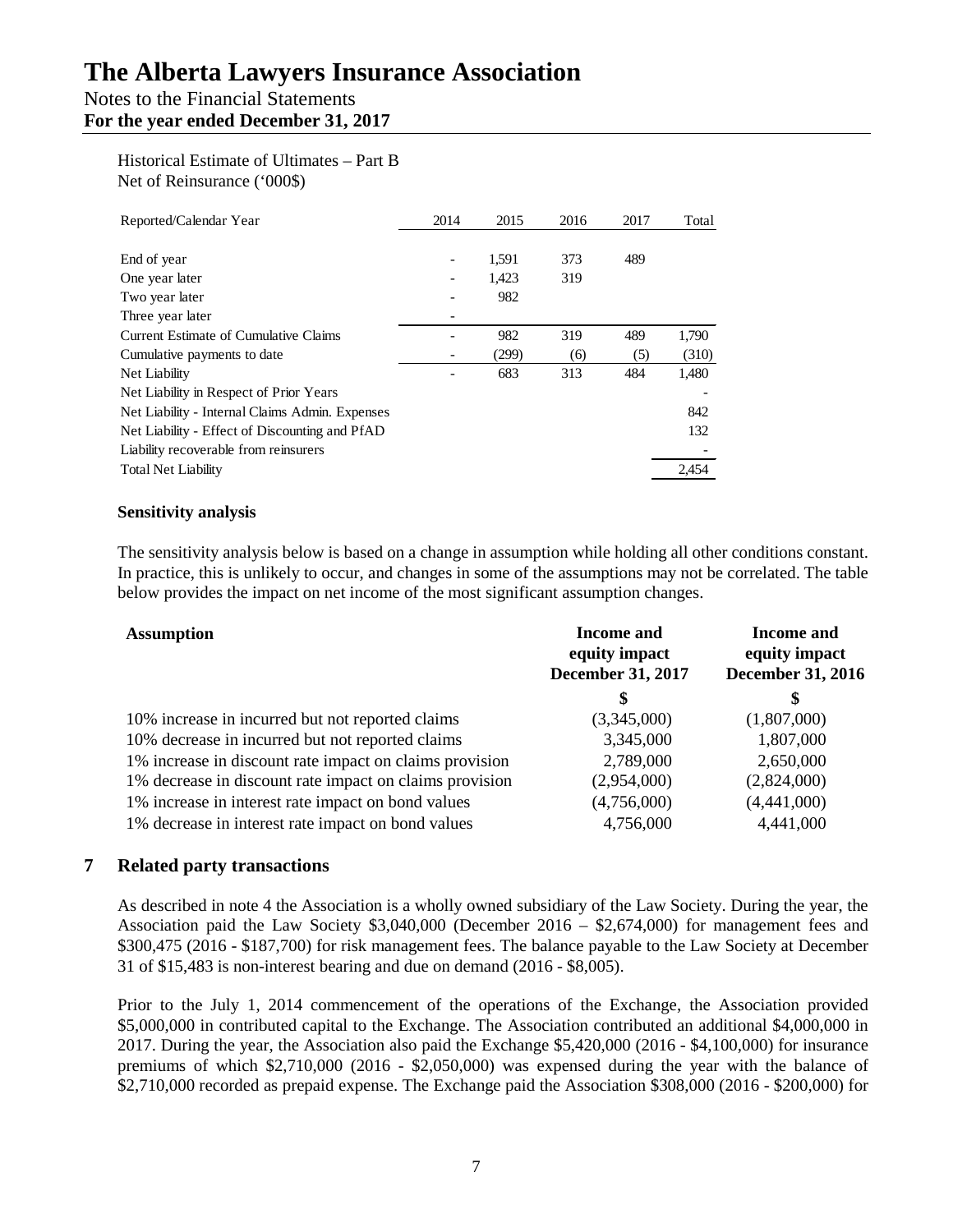## **The Alberta Lawyers Insurance Association** Notes to the Financial Statements

**For the year ended December 31, 2017**

management fees during the year. The Association provides and performs certain management, claims management and administrative duties and services to the Exchange as outlined in a management agreement.

The elected Benchers of the Law Society and members of the Advisory Board include lawyers drawn from law firms across the province. These law firms may at times be engaged by the Association in the normal course of business. During the year ended December 31, 2017, expenses of \$3,200,900 (2016 - \$2,695,400) were incurred with these law firms. The Benchers and Advisory Board members are not involved in retaining these firms.

## **8 Financial instruments**

The Association recognizes financial instruments at fair value upon initial recognition, plus transaction costs in the case of financial instruments measured at amortized cost. Financial assets are derecognized when the rights to receive cash flows from the assets have expired or have been transferred and the Association has transferred substantially all risks and rewards of ownership. Financial liabilities are derecognized when the obligation is discharged, cancelled, or has expired.

The Association's investments are classified as held for trading or designated at fair value through profit or loss (FVTPL) at inception. A financial asset or financial liability is classified as held for trading if it is acquired or incurred principally for the purpose of selling or repurchasing in the short term; or if, on initial recognition, it is part of a portfolio of identifiable financial investments that are managed together and for which there is evidence of a recent actual pattern of short-term profit taking.

Gains and losses arising from changes in the fair value of FVTPL financial instruments are presented in the statement of revenue, expenses and unrestricted net assets as net changes in unrealized gain (loss) on fair market value of investments in the period in which they arise.

All other financial assets and liabilities are measured at amortized cost. Under this method, financial assets and liabilities reflect the amount required to be received or paid, discounted, when appropriate, at the contract's effective interest rate.

### **Fair value hierarchy**

A fair value hierarchy presented below distinguishes the significance and objectivity of the inputs used in determining the fair value measurements of financial instruments. The hierarchy contains the following levels based on the nature of the pricing inputs:

Level 1 – Inputs that reflect unadjusted quoted prices in active markets for identical assets or liabilities that are publicly available at the measurement date.

Level 2 – Inputs other than quoted prices that are observable for the assets or liabilities either directly or indirectly, including inputs in markets that are not considered to be active.

Level 3 – Inputs that are largely unobservable. Fair value requires significant management estimate and judgment.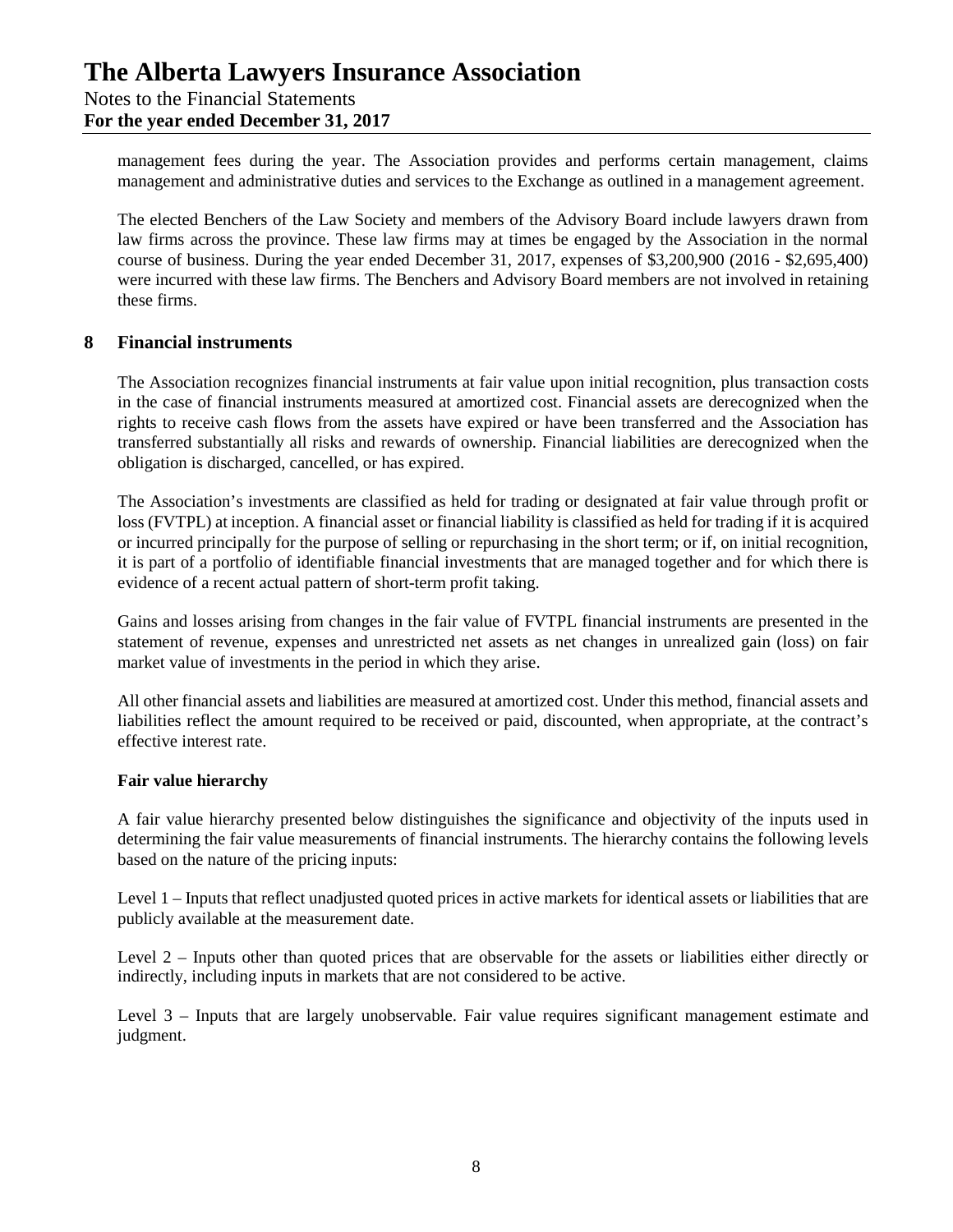## Notes to the Financial Statements

## **For the year ended December 31, 2017**

The following table illustrates the fair value classification of the Association's financial instruments within the fair value hierarchy as at December 31, 2017:

|                          |                          | <b>Estimated fair value (2017)</b> |              |                          | <b>Estimated fair value (2016)</b> |                  |  |  |
|--------------------------|--------------------------|------------------------------------|--------------|--------------------------|------------------------------------|------------------|--|--|
|                          | Level 1                  | Level 2                            | 2017 Total   | Level 1                  | Level 2                            | 2016 Total<br>\$ |  |  |
| T-Bills                  | 14,711,296               | $\overline{\phantom{a}}$           | 14,711,296   | 15,995,101               | $\overline{\phantom{a}}$           | 15,995,101       |  |  |
| <b>Bonds</b>             | $\overline{\phantom{a}}$ | 65,857,288                         | 65,857,288   | $\overline{\phantom{a}}$ | 60,426,111                         | 60,426,111       |  |  |
| Equities                 | 11,589,322               | 35,628,393                         | 47, 217, 715 | 10,866,652               | 34, 157, 267                       | 45,023,919       |  |  |
|                          |                          |                                    |              |                          |                                    |                  |  |  |
| <b>Total Investments</b> | 26.300.618               | 101,485,681                        | 127,786,299  | 26.861.753               | 94,583,378                         | 121,445,131      |  |  |

Investments classified as Level 2 are held in pooled funds, the underlying assets of which are traded in active markets. The pooled funds are valued based on the net asset value per share of the pooled fund. The Association did not have any transfers between levels and no level 3 investments in the years ended December 31, 2017 and December 31, 2016.

## **9 Reinsurance**

The Association and the Exchange have entered into stop loss reinsurance and excess insurance contracts as described in Note 1.

As of December 31, 2017 there were no claims above the Exchange's Professional Liability and Trust Safety coverage of \$1,000,000 and \$3,000,000 respectively and no claims above these levels considered to be incurred but not reported as determined by the appointed actuary (2016 - NIL). As such, no assets for the reinsurance or excess insurance contracts have been recognized in the statement of financial position.

## **10 Insurance and financial risk management**

In the normal course of business, the Association enters into contracts that transfer insurance risk. The Association monitors and manages these risks relating to the operations of the Association through internal risk reports which analyze exposures by degree and magnitude of risk.

## **Insurance risk**

The insurance risk under any one insurance contract is the possibility that the insured event occurs and the uncertainty of the amount of the resulting claim. By the very nature of an insurance contract, this risk is random and therefore unpredictable. The key risk related to insurance is that the actual claims payment amounts or timing are different from expectations.

The Association manages insurance risk rating within an overall risk management framework that includes a focus on rating, use of reinsurance and surplus management. Reinsurance is purchased to mitigate the effect of potential loss to the Association from individual large events. Reinsurance policies are written with reinsurers who meet the Association's standards for financial strength. Reinsurers and reinsurer security is monitored on a continuous basis.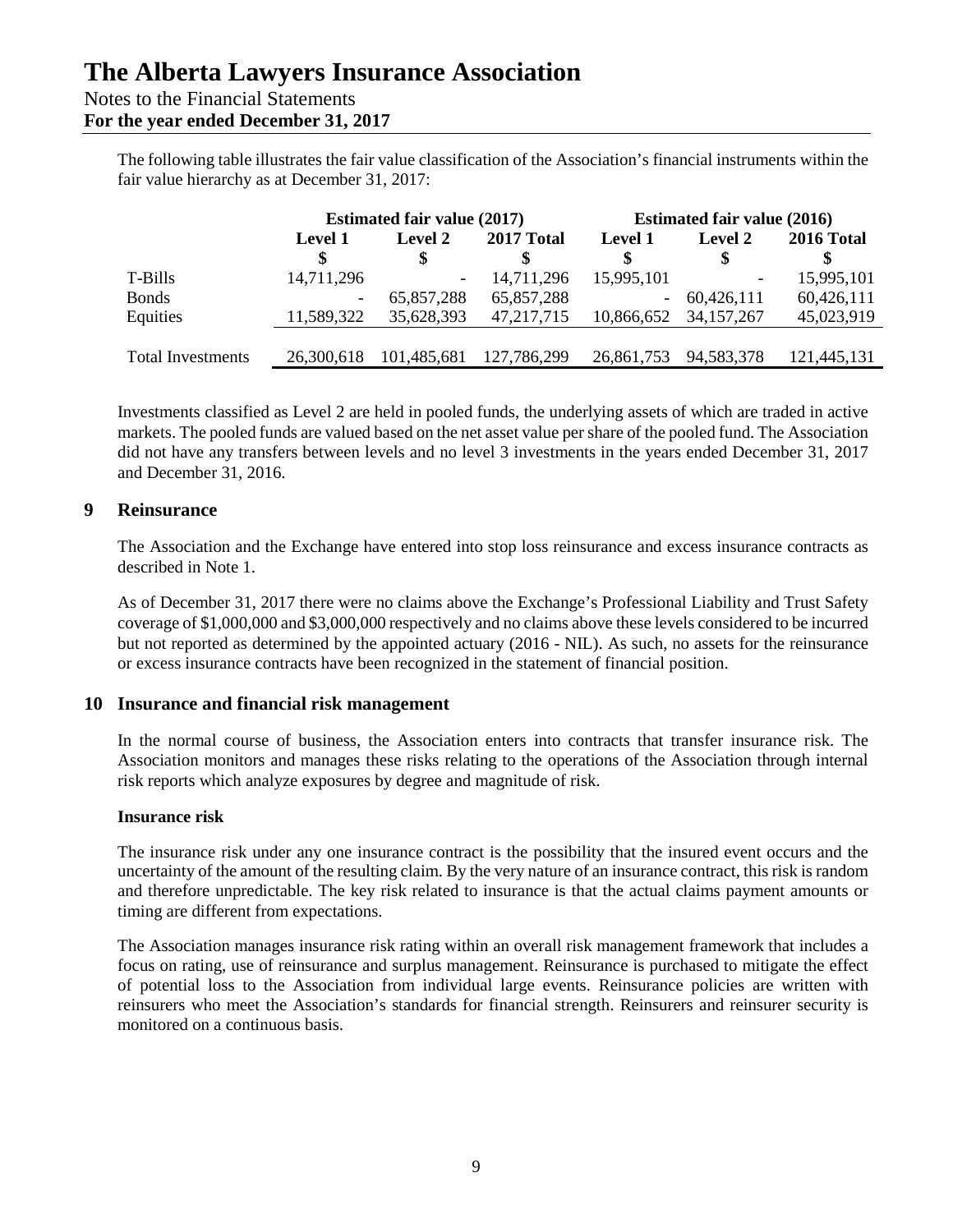### **Financial risk**

The Association is exposed to a range of financial risks. The key financial risk is that in the long term its investment proceeds are not sufficient to fund the obligations arising from its insurance contracts. The most important components of this financial risk are market risk, credit risk and liquidity risk.

## **Market risk**

Market risk is the risk that the fair value of financial instruments will fluctuate due to changes in market prices. The Association separates market risk into three categories: foreign exchange risk, price risk, and interest rate risk.

## **Foreign exchange risk**

Foreign exchange risk arises from the possibility that changes in the price of foreign currencies will result in losses. The Association holds assets and liabilities, including cash and investments, in Canadian dollars. The Association is exposed to foreign exchange risk through its investments in pooled funds.

## **Price risk**

General economic conditions affect the market value of equity investments and currency exchange rates impact the market value of the investments denominated in currencies other than the Canadian dollar. The risk is managed by engaging an investment manager for the long term portfolio investments and by investing other funds in short term fixed rate products with high credit ratings. The Association's investment policy specifies limits to the exposure to equity markets.

A 10% increase in the market value of equities would result in an increase in the excess of revenue over expenses for the year ended December 31, 2017 of \$4,721,772 (2016 - \$4,502,392). A 10% decrease in the market value of equities would result in a decrease in the excess of revenue over expenses for the year ended December 31, 2017 of \$4,721,772 (2016 - \$4,502,392).

### **Interest rate risk**

Interest rate risk is the risk of financial loss arising from changes in interest rates. Fluctuations in interest rates will impact the market value of the fixed income portion of the investment portfolio. The Association is exposed to interest rate risk if the cash flows from investments are not matched to the liabilities they support. The Association manages the interest rate risk on fixed income bonds by engaging an investment manager who operates subject to investment parameters designed to mitigate this risk.

An interest rate sensitivity analysis is provided in Note 6.

## **Credit risk**

Credit risk is the risk that a counterparty will be unable to pay amounts in full when due. The Association's financial assets exposed to credit risk consist of investments in bonds, accrued interest receivable and accounts receivable. The maximum exposure of the Association to credit risk is the carrying amount of these financial instruments as disclosed in the financial statements at December 31, 2017.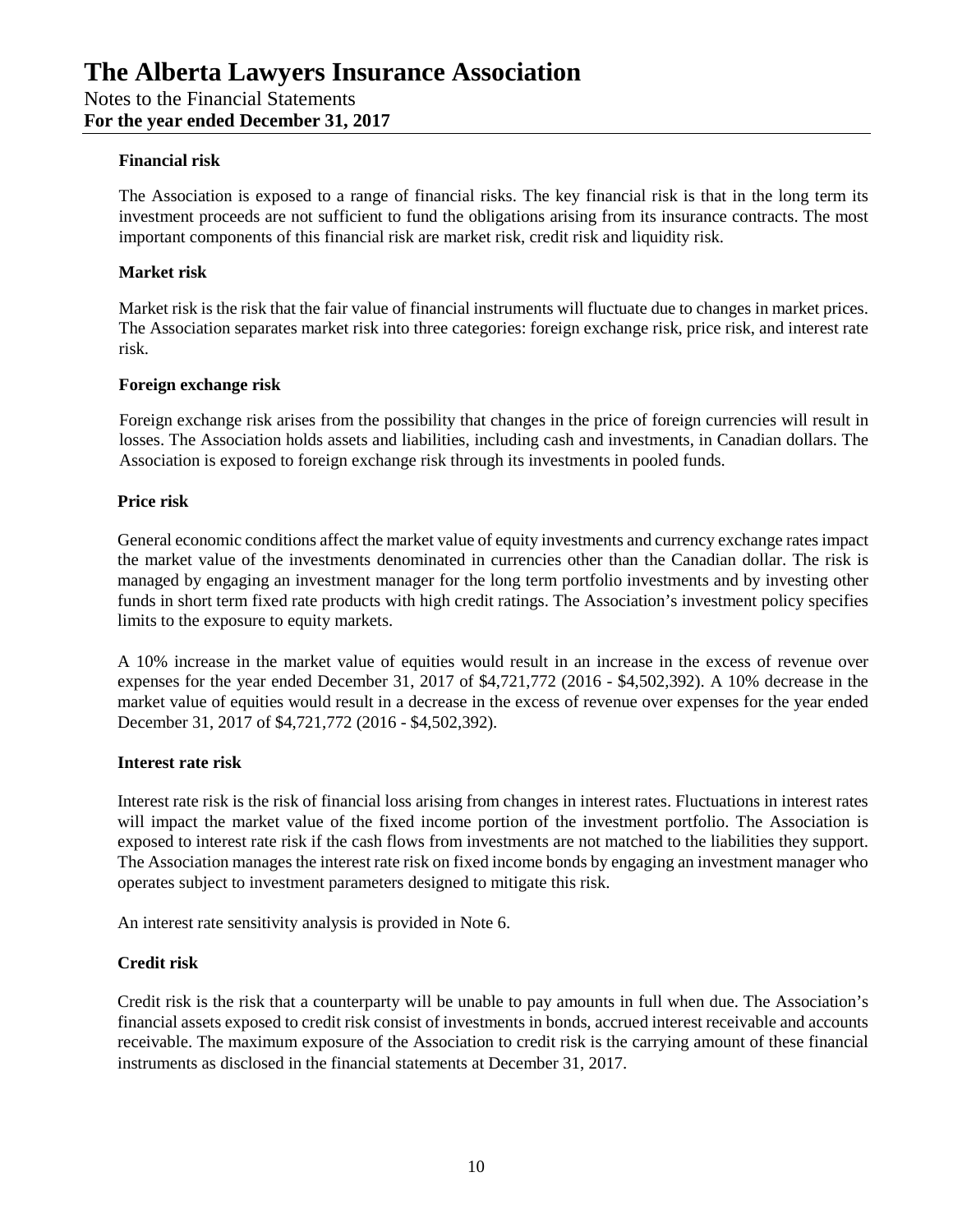The Association manages credit risk by maintaining bank accounts with reputable financial institutions, only investing in securities that are highly rated and traded in active markets. Accounts Receivable are from insured lawyers for their annual assessments.

The credit quality of the Association's investment in bonds, which is held in a pooled fund, is described in the following table:

| <b>Securities:</b> | 2017<br>\$ | 2016<br>\$ |
|--------------------|------------|------------|
| Bonds – AAA rating | 27,882,616 | 24,811,960 |
| Bonds – AA rating  | 16,186,789 | 14,623,886 |
| $Bonds - A rating$ | 14,303,047 | 12,609,098 |
| Bonds – BBB rating | 7,341,963  | 8,007,672  |
| T-Bills            | 142,873    | 373,495    |
|                    |            |            |
|                    | 65,857,288 | 60,426,111 |

## **Liquidity risk**

Liquidity risk is risk that the Association will be unable to meet its obligations when they fall due, or that it may be required to settle its obligations on terms that are disadvantageous. The Association engages an investment manager to administer the investments it plans to hold for a long period of time. These investments are subject to liquidity risk if the Association is required to sell at a time the market for these investments is unfavourable or the investments are illiquid.

The maturity dates and interest rate ranges of the underlying bond holdings are as follows:

|                                                 | 2017                   |                              | 2016                   |                        |  |
|-------------------------------------------------|------------------------|------------------------------|------------------------|------------------------|--|
| Maturity dates (from balance sheet date)        | Interest rate<br>range | <b>Market</b><br>value<br>\$ | Interest rate<br>range | <b>Market</b><br>value |  |
| Within five years                               | 1.25-7.56%             | 20,662,689                   | $0.87 - 5.65\%$        | 14,975,349             |  |
| Greater than five years but less than ten years | 1.00-4.86%             | 30, 364, 271                 | 1.50-7.56%             | 30,790,058             |  |
| Greater than ten years                          | 2.80-4.65%             | 14,830,328                   | 1.00-4.65%             | 14,660,704             |  |
|                                                 |                        | 65,857,288                   |                        | 60,426,111             |  |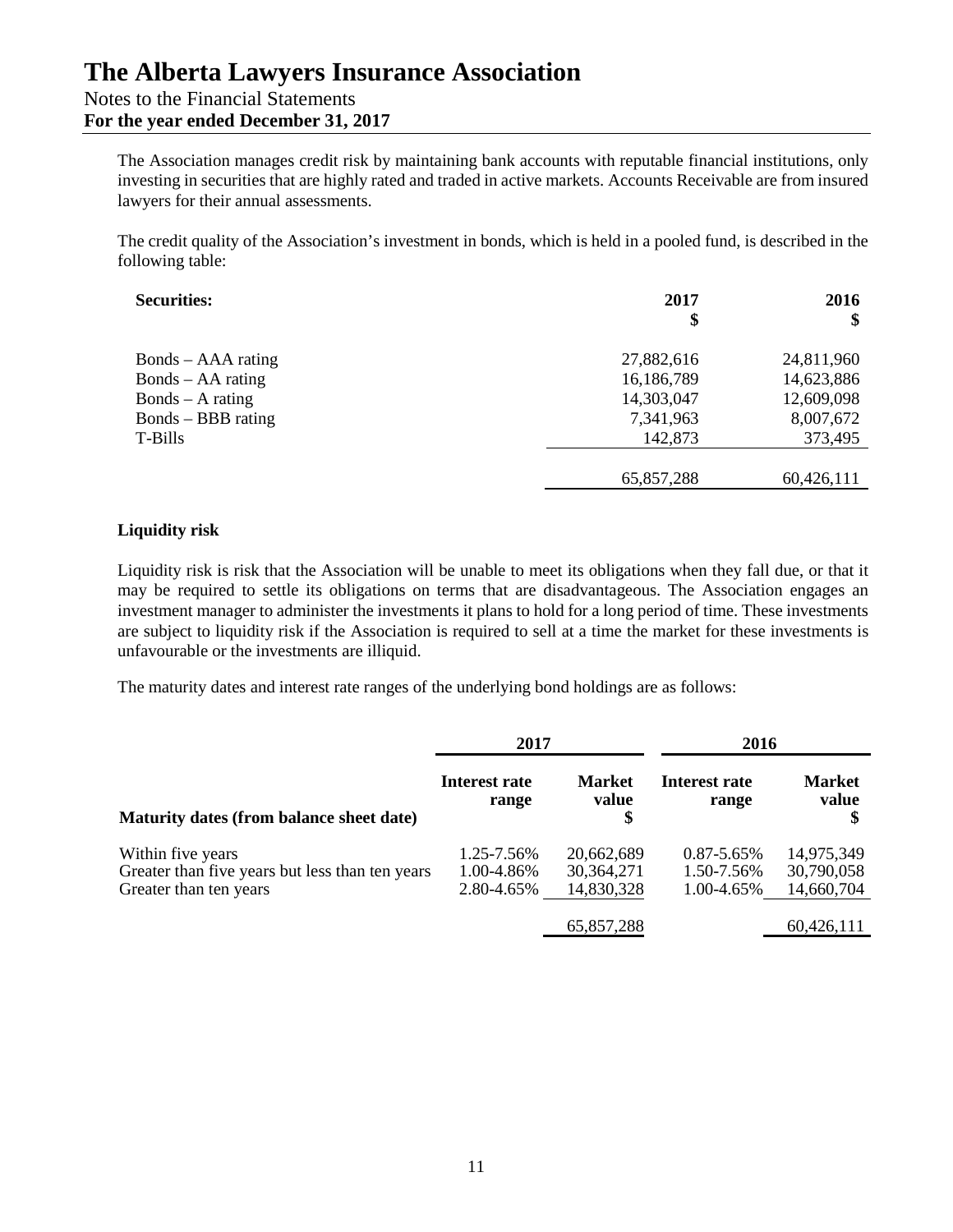## Notes to the Financial Statements

**For the year ended December 31, 2017**

The following tables present a comparison of the estimated maturities of the assets and liabilities of the Association as at December 31, 2017:

| Terms to maturity of assets | Less than<br>1 year | From 1 to<br>5 years | Over 5<br>vears | No specific<br>maturity | Total       |
|-----------------------------|---------------------|----------------------|-----------------|-------------------------|-------------|
| Cash and cash equivalents   | 6,300,741           |                      |                 |                         | 6,300,741   |
| Investments                 | 14,711,296          | 20,662,689           | 45,194,599      | 47,217,715              | 127,786,299 |
| Accounts receivable         | 5,097,112           |                      |                 |                         | 5,097,112   |
| Prepaid expenses            | 3,263,400           |                      |                 |                         | 3,263,400   |
| Accrued interest receivable | 24,346              |                      |                 |                         | 24,346      |
| <b>Total</b>                | 29,396,895          | 20,662,689           | 45,194,599      | 47.217.715              | 142,471,898 |

|                                             | Less than  | From 1 to  | Over 5     | No specific |             |
|---------------------------------------------|------------|------------|------------|-------------|-------------|
| Terms to maturity of liabilities and equity | 1 year     | 5 years    | years      | maturity    | Total       |
| Accounts payable and accrued liabilities    | 220,406    |            |            |             | 220,406     |
| Due to related parties                      | 15,483     |            |            |             | 15,483      |
| Unearned premiums                           | 15,650,795 |            |            |             | 15,650,795  |
| Premium deficiency                          | 1,286,205  |            |            |             | 1,286,205   |
| Pension plan payable                        |            |            |            | 146,722     | 146,722     |
| Claims liabilities - Professional liability | 25,425,000 | 55,606,000 | 17,364,000 |             | 98,395,000  |
| Claims liabilities - Trust safety           | 675,000    | 1,371,000  | 408,000    |             | 2,454,000   |
| Equity                                      |            |            |            | 24,303,287  | 24,303,287  |
| <b>Total</b>                                | 43,272,889 | 56,977,000 | 17,772,000 | 24,450,009  | 142,471,898 |

## **11 Pension Plan**

## **a. Pension plan payable**

|                           | 2017    | 2016    |
|---------------------------|---------|---------|
| Pension accrued liability | 146,722 | 211,310 |

Prior to June 1, 2006, the Association provided a non-contributory defined benefit pension plan (the Plan) to eligible management employees based on earnings and years of service. The Plan is closed to new members and there were no active members of the Plan at December 31, 2017. Effective January 1, 2014 the Association adopted CICA 3463, and decided to use accounting valuation results.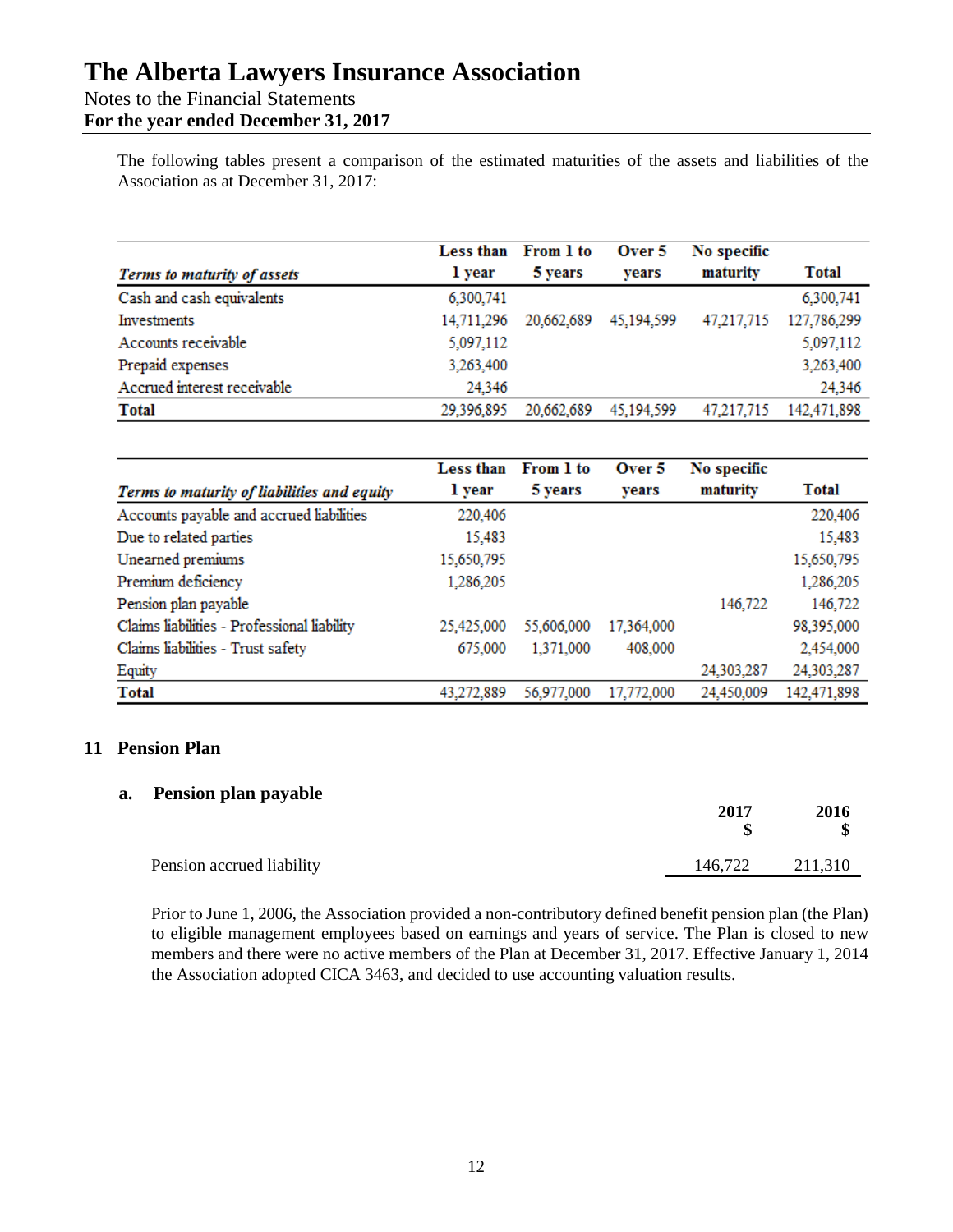**For the year ended December 31, 2017**

As of December 31, 2017, and on advice of the actuary, the details of the Plan are as follows:

|                                                                                    | 2017       | 2016       |
|------------------------------------------------------------------------------------|------------|------------|
| Reconciliation of fair value of plan assets                                        |            |            |
| Fair value of plan assets – beginning of year                                      | 1,025,526  | 1,019,958  |
| Actual return on plan assets                                                       | 164,536    | 29,298     |
| Less benefits paid during year to retirees                                         | (23,920)   | (23,730)   |
| Fair value of plan assets – end of year                                            | 1,166,142  | 1,025,526  |
| Reconciliation of the accrued benefit obligation                                   |            |            |
| Accrued benefit obligation – beginning of year                                     | 1,236,836  | 1,199,730  |
| Interest on accrued benefit obligation                                             | 45,320     | 45,733     |
| Actuarial loss (gain) during year                                                  | 54,628     | 15,103     |
| Less benefits paid during year to retirees                                         | (23,920)   | (23,730)   |
|                                                                                    |            |            |
| Accrued benefit obligations – end of year                                          | 1,312,864  | 1,236,836  |
| <b>Plan deficit</b><br><b>Pension cost</b>                                         | (146, 722) | (211,310)  |
| Interest cost on accrued benefit obligation                                        | 45,320     | 45,733     |
| Actual return on plan assets                                                       | (164, 536) | (29, 298)  |
| Net actuarial (gains) losses                                                       | 54,628     | 15,103     |
|                                                                                    |            |            |
| Pension cost recognized during year                                                | (64, 588)  | 31,538     |
| <b>Accrued benefit asset</b>                                                       |            |            |
| Beginning balance - Accrued benefit liability                                      | (211,310)  | (179, 772) |
| Less pension cost during year                                                      | 64,588     | (31, 538)  |
|                                                                                    |            |            |
| <b>Ending balance – Accrued benefit liability</b>                                  | (146, 722) | (211,310)  |
|                                                                                    |            |            |
| <b>Reconciliation of accrued benefit liability</b><br>Funded status (plan deficit) | (146, 722) | (211,310)  |
|                                                                                    |            |            |
| <b>Accrued benefit liability</b>                                                   | (146, 722) | (211,310)  |

#### **Plan assets**

The plan assets are invested in a balanced fund that consists of the following asset mix:

|                           | 2017  | 2016    |
|---------------------------|-------|---------|
| Fixed income              | 30.5% | 16.0%   |
| Foreign equities          | 44.0% | 44.0%   |
| Canadian equity           | 16.5% | 34.0%   |
| Cash and cash equivalents | 8.7%  | $6.0\%$ |
| Other                     | 0.3%  |         |
|                           | 100%  | 100%    |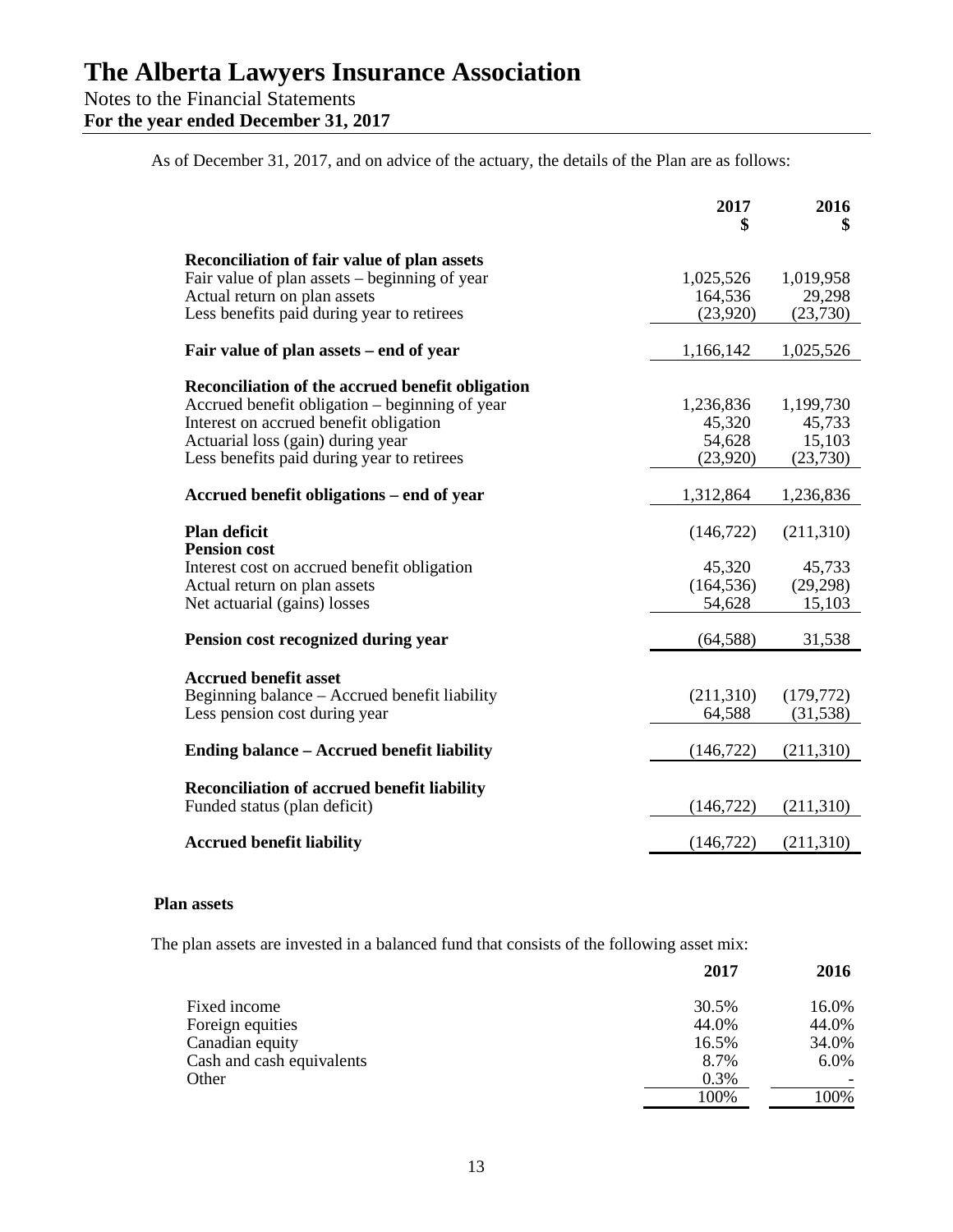#### **Assumptions**

The actuary used the following rates in their calculations:

|                                                  | 2017  | 2016  |
|--------------------------------------------------|-------|-------|
| Discount rate $-$ beginning of period            | 3.70% | 3.85% |
| Discount rate $-$ end of period                  | 3.35% | 3.70% |
| Expected long-term rate of return on plan assets | 3.35% | 3.70% |
| Rate of compensation increase                    | 3.50% | 3.50% |

## **12 Equity in Canadian Lawyers Insurance Association**

Effective June 30, 2014, the Association withdrew as a subscriber to the Canadian Lawyers Insurance Association (CLIA), a reciprocal insurance exchange through which the law societies of ten provinces and territories (or their associated liability insurance entities) entered into agreements of mutual indemnification. Separate reserves are maintained by CLIA with respect to risks assumed by each member of the exchange. The Association will maintain an interest in surpluses in these reserves until such time that the Association and CLIA reach mutually agreeable terms of winding up claims that existed prior to July 1, 2014. CLIA prepares annual Subscriber Accounts, as at the end of CLIA's fiscal year (December 31), which are approved by the CLIA Advisory Board. These accounts include a reserve for claims liabilities on a discounted basis. On that basis, the Subscriber Accounts of CLIA as at December 31, 2016 show the Association's equity to be approximately \$10.2 million (December 31, 2015 – \$11.2 million). The Association's equity in CLIA is not reflected in these financial statements.

### **13 Premium deficiency**

The premium deficiency as at December 31, 2017 of \$1,286,205 (December 31, 2016 - \$3,588,629) represents the difference between the projected costs of the insurance program from January 1, 2018 to June 30, 2018 and unearned premiums recorded at December 31, 2017 as determined by the actuary. The premium deficiency does not include offsetting investment income that will accrue to the Association from January 1, 2018 to June 30, 2018.

## **14 Equity management**

As at December 31, 2017 the Association's equity was \$24,303,287 (December 31, 2016 - \$27,260,545). The Association's objectives for managing the equity are for the prudent operation of the Association and to provide relatively stable premiums for insured lawyers over time.

### **15 Provision for input tax credits**

The Canada Revenue Agency (CRA) had ruled the Association was not entitled to collect Goods and Services Tax (GST) or claim input tax credits (ITCs) for GST paid on expenses. The Association appealed this ruling to the Tax Court of Canada. Pending resolution of this issue with CRA, the Association has recorded ITCs paid from February 1, 2009 to December 31, 2017 as expense. The total amount recorded as expense for this period, including interest and penalties, is \$4,359,730. Subsequent to the year end, CRA notified the Association that it does not intend to contest the Association's appeal in Tax Court. However, as at the time of issuance of these financial statements, the details of the settlement had not been finalized and the Tax Court action had not been formally discontinued.